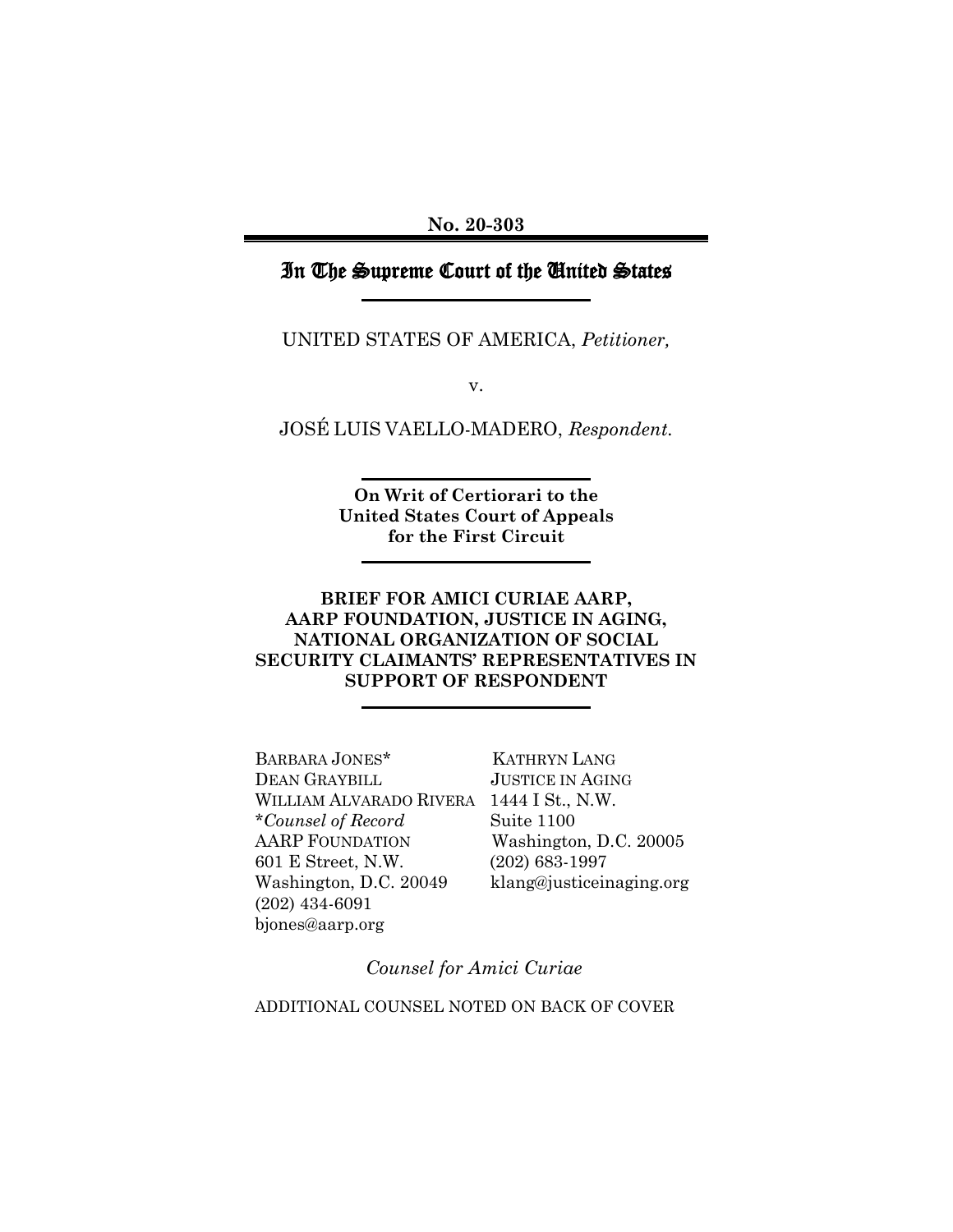BARBARA SILVERSTONE NATIONAL ORGANIZATION OF SOCIAL SECURITY CLAIMANTS' REPRESENTATIVES 161 Airport Executive Park Nanuet, NY 10954 (845) 682-1880 Barbara.Silverstone@nosscr.org

CODY MARVIN THE LAW OFFICES OF BARRY A. SCHULTZ, P.C. 630 Davis St., Suite 300 Evanston, IL 60201 (847) 864-0224 [cody@barryschultz.com](mailto:cody@barryschultz.com)

PEDRO G. CRUZ SÁNCHEZ LAW OFFICE OF PEDRO CRUZ SÁNCHEZ 53 Manuel Corchado St. Cayey, Puerto Rico 00736 (787) 263-7969 [abogadocruzsanchez@gmail.com](mailto:abogadocruzsanchez@gmail.com)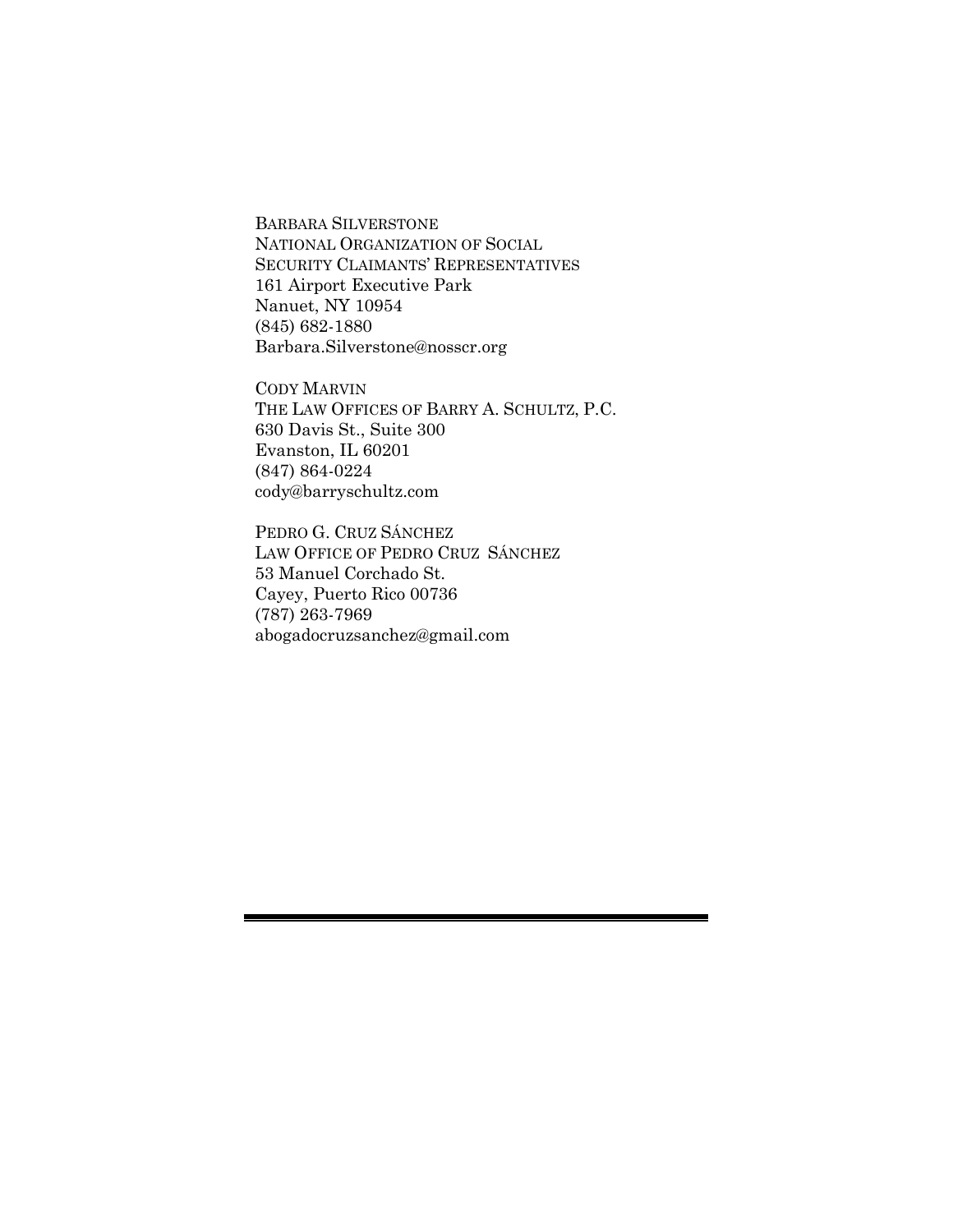# **TABLE OF CONTENTS**

## **PAGE**

|    | INTEREST OF AMICI CURIAE  1                                                                                                                                                                                                           |
|----|---------------------------------------------------------------------------------------------------------------------------------------------------------------------------------------------------------------------------------------|
|    |                                                                                                                                                                                                                                       |
|    |                                                                                                                                                                                                                                       |
| I. | By Definition, SSI Beneficiaries<br><b>Have Limited Resources and</b><br>Depend on SSI for their Survival  4                                                                                                                          |
|    | A. There are strict income and<br>asset limits to qualify for SSI 4                                                                                                                                                                   |
|    | <b>B.</b> There are strict and complex<br>medical criteria to qualify for                                                                                                                                                             |
|    | C. Puerto Rico's older residents<br>need for SSI is particularly<br>acute since over 40% of Puerto<br>Rico's older population live in<br>poverty and Puerto Rico's<br>Medicaid program does not<br>provide long-term care services  8 |
|    | D. Puerto Rico residents'<br>exclusion from the SSI program<br>is particularly harmful, given<br>the island's elevated rate of                                                                                                        |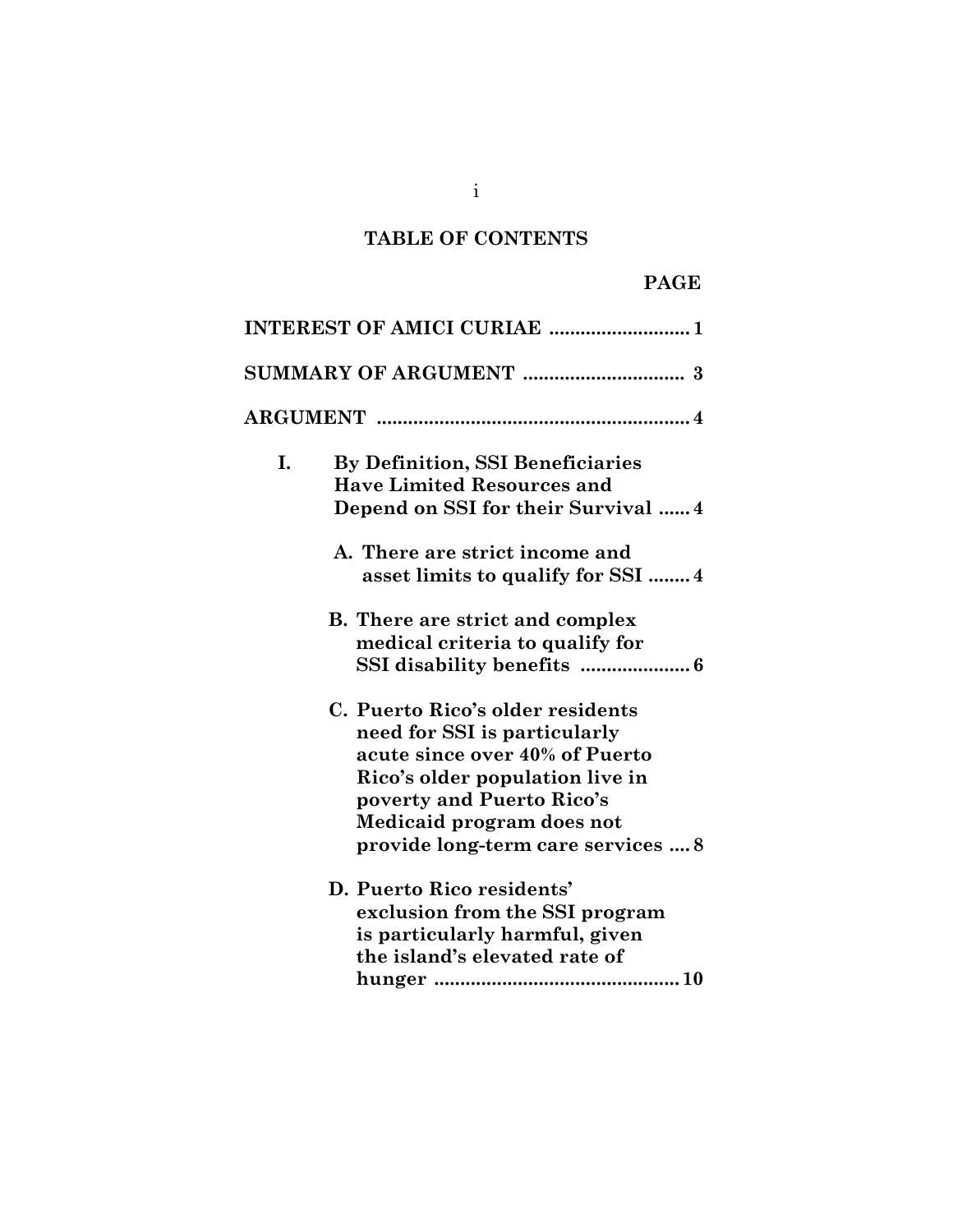| Η.   | Classifying a Group of the<br><b>Nation's Poor and Medically</b><br><b>Needy as 'Second Tier' Simply</b><br><b>Because They Reside in Puerto</b><br>Rico is not Rational  11 |
|------|------------------------------------------------------------------------------------------------------------------------------------------------------------------------------|
|      | A. The exclusion of Puerto Rico<br>residents from the SSI<br>program, and severely limited<br>funding for Medicaid, has<br>seriously disrupted the Puerto                    |
|      | <b>B. Discriminating against Puerto</b><br>Rico residents does not promote<br>"fiscal autonomy" or "self-                                                                    |
|      | C. Increased cost does not justify<br>invidious discrimination  17                                                                                                           |
| III. | The Policy of Denying SSI to<br><b>Puerto Rico Residents Has Caused</b><br>Immeasurable Harm  18                                                                             |
|      |                                                                                                                                                                              |

ii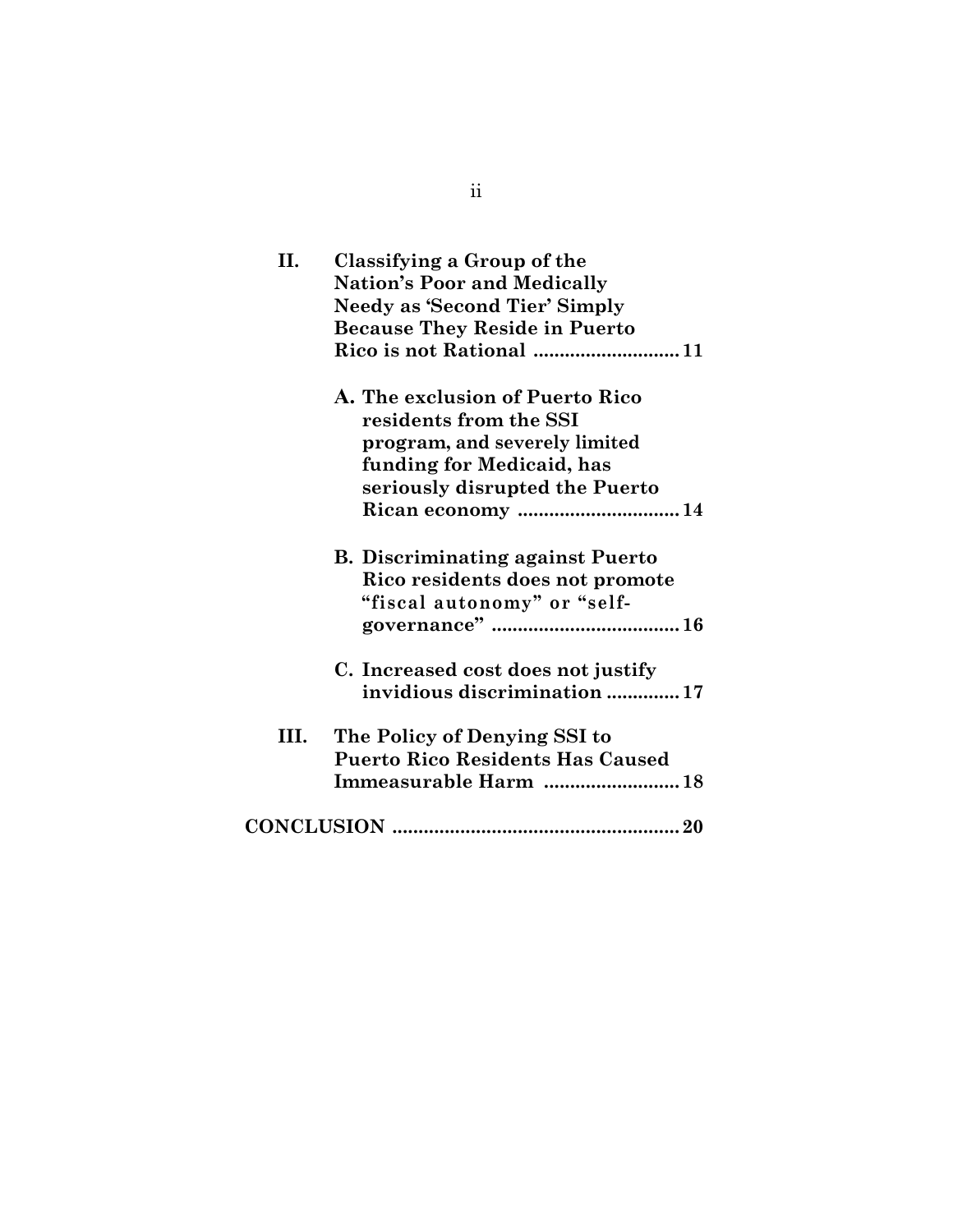# **TABLE OF AUTHORITIES**

## **PAGE**

# **CASES**

| Amisub (PSL) Inc. v. State of Colo. Dept.<br>of Soc. Servs.,                           |  |
|----------------------------------------------------------------------------------------|--|
| Bolling v. Sharpe,                                                                     |  |
| Califano v. Torres,                                                                    |  |
| Chu Drua Cha v. Noot,<br>696 F.2d 594 (8th-Cir. 1982), mod. on other                   |  |
| City of Cleburne v. Cleburne Living Ctr., Inc.,                                        |  |
| Examining Bd. of Engineers, Architects<br>& Surveyors v. Flores de Otero,              |  |
| Financial Oversight and Management Bd.<br>for Puerto Rico v. Aurelius Investment, LLC, |  |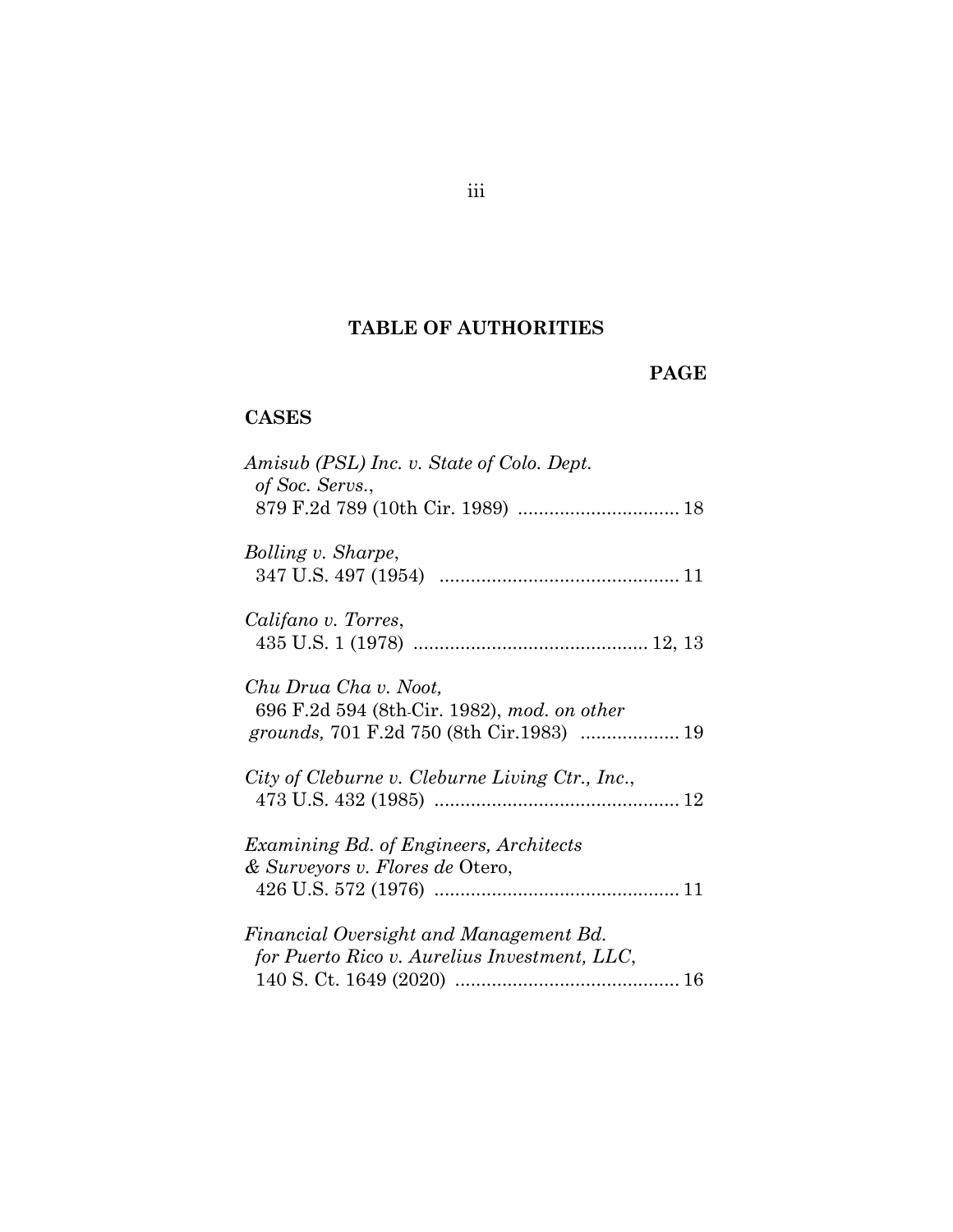| Harris v. Rosario,                                                                      |
|-----------------------------------------------------------------------------------------|
| Lyng v. Int'l Union, United Auto., Aerospace<br>& Agric. Implement Workers of Am., UAW, |
| Mem'l Hosp. v. Maricopa Cty.,                                                           |
| Moore v. Miller,<br>579 F. Supp. 1188 (N.D.Ill.1983)  19                                |
| OfficeMax, Inc. v. United States,                                                       |
| Paxton v. Secretary of Health and Hum. Servs.,                                          |
| Puerto Rico v. Valle,                                                                   |
| RAM v. Blum,<br>533 F. Supp. 933 (S.D.N.Y.1982)  19                                     |
| Romer v. Evans,                                                                         |
| Saenz v. Roe,                                                                           |
| Sioux City Bridge Co. v. Dakota Cnty.,                                                  |

iv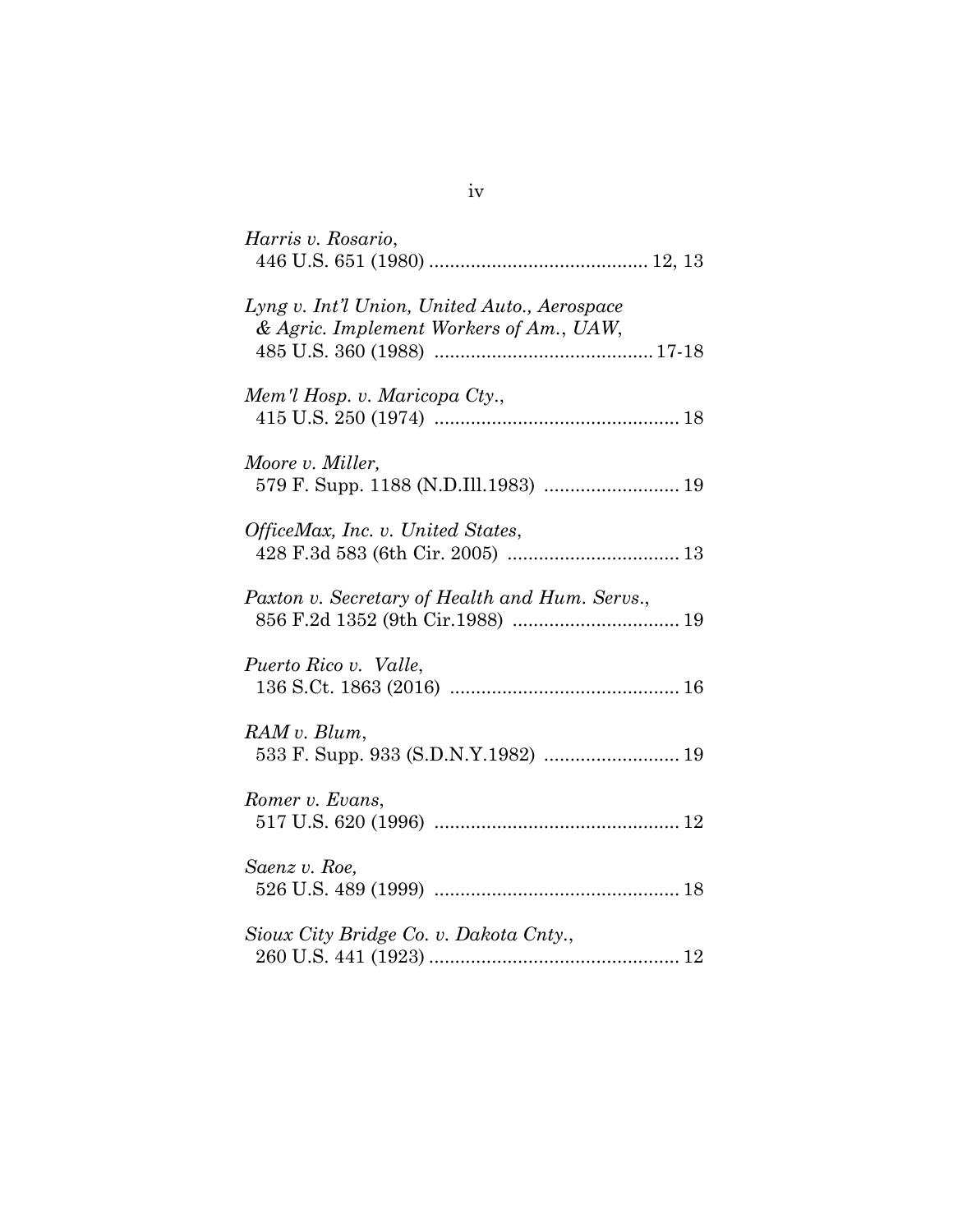| United States v. Vaello-Madero,                              |
|--------------------------------------------------------------|
| United States Dept. of Agric. v. Moreno,                     |
| Vill. of Willowbrook v. Olech,                               |
| Williamson v. Gibbs,<br>562 F. Supp. 687 (W.D.Wash.1983)  19 |
| Zobel v. Williams,                                           |
| <b>STATUTES</b>                                              |
|                                                              |
|                                                              |
|                                                              |
|                                                              |
| <b>REGULATIONS</b>                                           |
|                                                              |

20 C.F.R. § 416.924 .................................................... 7

v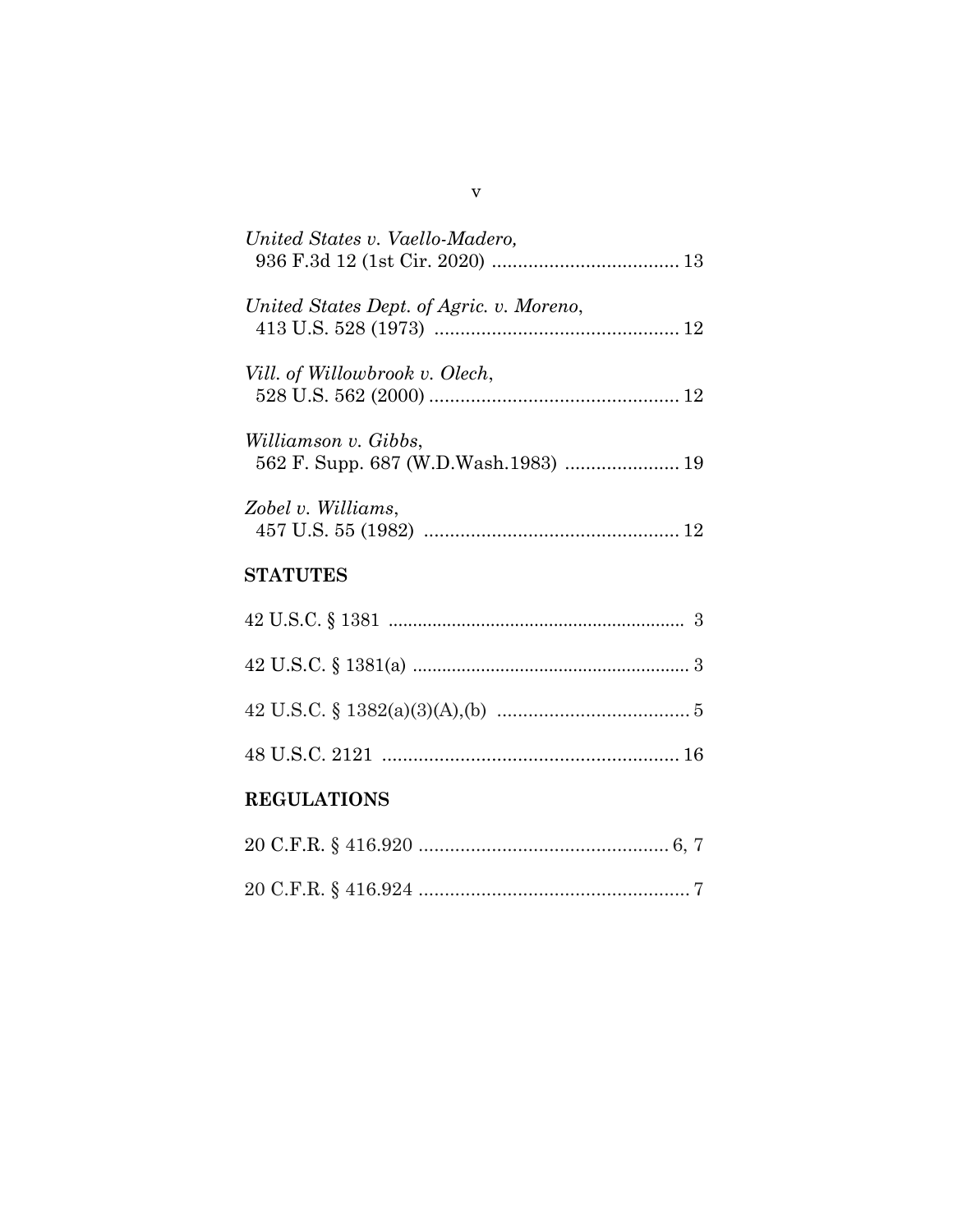# **US CONSTITUTION**

| <b>MISCELLANEOUS</b>                                                                                                                                             |
|------------------------------------------------------------------------------------------------------------------------------------------------------------------|
| AARP, Who is eligible for SSI?<br>(Mar. 25 2020),<br>https://www.aarp.org/retirement/social-                                                                     |
| Amelia Cheatham,<br>Puerto Rico: A U.S. Territory in Crisis,<br>(Feb. 13, 2020),<br>Council on Foreign Rels.,<br>https://perma.cc/A89Y-7X4Q  13, 18              |
| Cristina Corujo, COVID-19 has made<br>Food insecurity worse in Puerto Rico,<br>ABC News (June 2, 2020, 12:26 AM),                                                |
| Cong. Rsch. Serv.,<br>Cash Assistance for the Aged,<br>Blind and Disabled in Puerto Rico.<br>(Oct. 26, 2016),<br>https://fas.org/sgp/crs/row/cash-aged-pr.pdf  7 |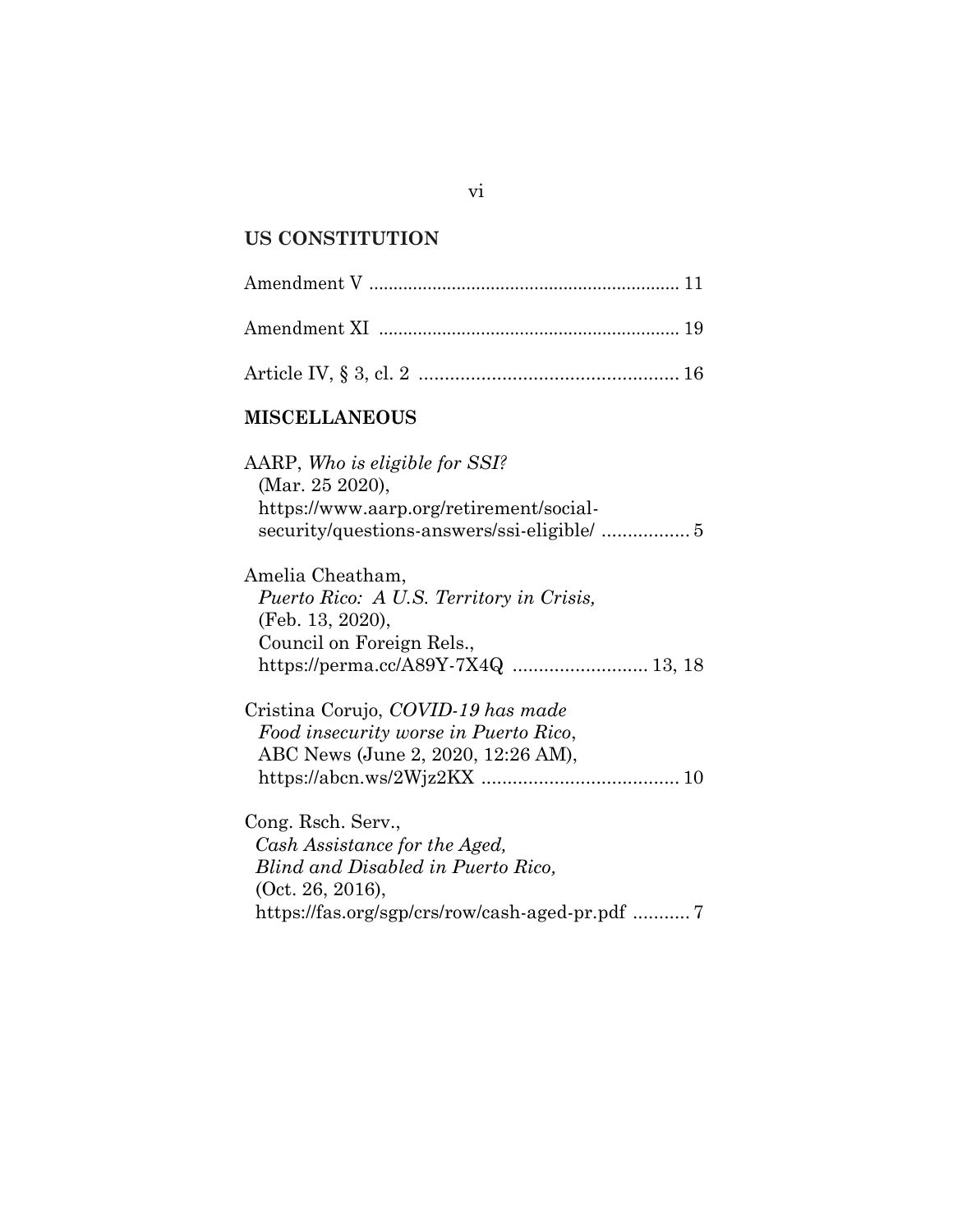|                 | Cong. Rsch. Serv.,                                 |
|-----------------|----------------------------------------------------|
|                 | Poverty in the United States in 2019,              |
|                 | (Apr. 13, 2021),                                   |
|                 | https://crsreports.congress.gov/product/pdf        |
|                 |                                                    |
|                 | Ctr. on Budget & Pol'y Priorities,                 |
|                 | Policy Basics: Aid to the Aged, Blind,             |
|                 | and Disabled (Jan. 15, 2021),                      |
|                 | https://www.cbpp.org/research/aid-to-the-aged-     |
|                 |                                                    |
|                 | Ctr. on Budget and Pol'y Priorities,               |
|                 | Supplemental Security Income (Jan. 29, 2018)       |
|                 |                                                    |
|                 | Epstein, Becker & Green, P.C.,                     |
|                 | Medicaid in Puerto Rico: Differences from          |
|                 | the States (Mar. 15, 2021),                        |
|                 | HHRG-117-IF14-20210317-SD020.pdf                   |
|                 |                                                    |
|                 | Rosario Fajardo,                                   |
|                 | <b>Elderly Population in Puerto Rico Continues</b> |
| to Increase,    |                                                    |
|                 | The Weekly J. (June 28, 2019),                     |
|                 |                                                    |
|                 |                                                    |
| Adrian Florido, |                                                    |
|                 | 'Mamá, I'm Still Hungry': In Puerto Rico,          |
|                 | Child Hunger Becomes a Flashpoint,                 |
|                 | NPR (May 13, 2020, 5:01 AM),                       |
|                 |                                                    |

vii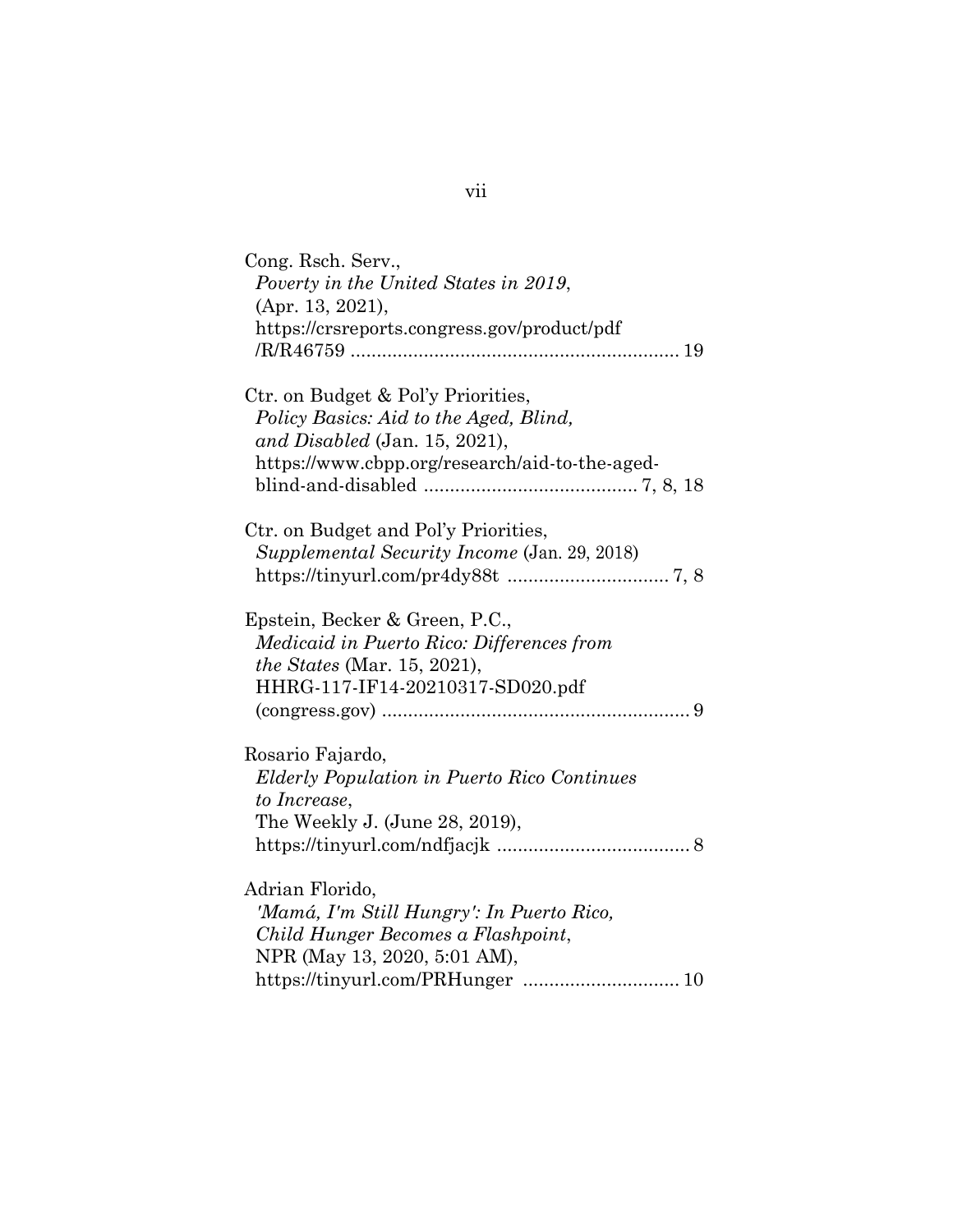| Christine L. Himes & Lillian Kilduff,           |
|-------------------------------------------------|
| Population Reference Bureau,                    |
| Which U.S. States Have the Oldest Populations   |
| (Mar. 16, 2019),                                |
| https://www.prb.org/resources/which-us-states   |
|                                                 |
|                                                 |
| Instituto Nueva Escuela                         |
| & George Washington Univ.,                      |
| Food and Nutrition Security in Puerto Rico:     |
| <i>Pre and Post Coronavirus, (July 2020),</i>   |
|                                                 |
|                                                 |
| Kaiser Family Found.,                           |
| State Health Facts: Poverty Rate by             |
| Age, (2019),                                    |
|                                                 |
|                                                 |
| A. Matos-Moreno & C. Mendes de Leon,            |
| Social Determinants of Late-Life Disability in  |
| Puerto Rico,                                    |
| Innovation in Aging 998 (2018),                 |
|                                                 |
| https://academic.oup.com/innovateage/article/2/ |
|                                                 |

# viii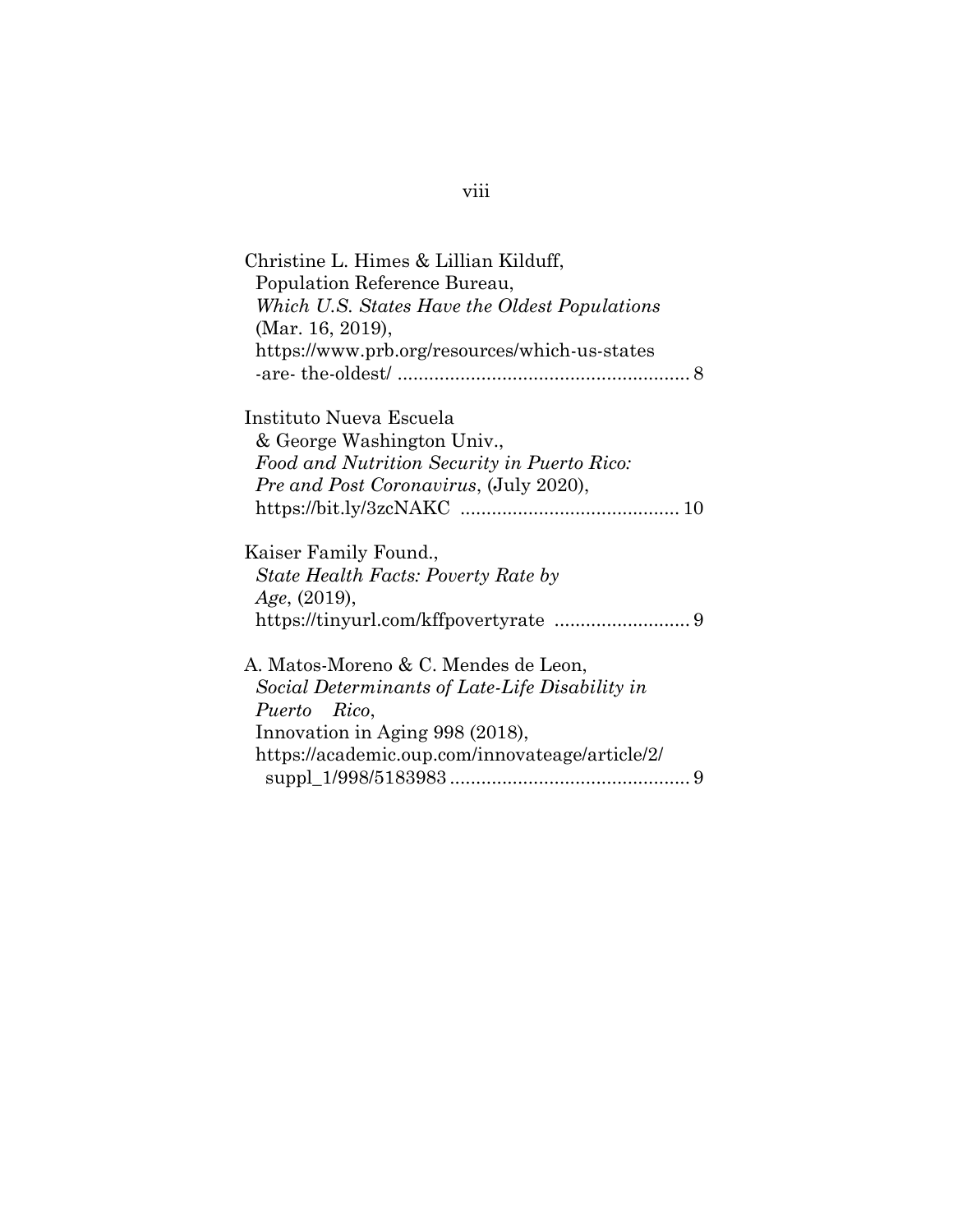Medicaid and CHIP Payment Access Public Meeting, Session 4: Medicaid in Puerto Rico: Financing and Spending Data Analysis and Projections 122, 126, (Mar. 7, 2019), [https://www.macpac.gov/wp](https://www.macpac.gov/wp-content/uploads/2018/03/March-2019-%20%20%20%20%20%20%20%20%20%20%20%20%20%20Meeting-Transcript.pdf)[content/uploads/2018/03/March-2019-](https://www.macpac.gov/wp-content/uploads/2018/03/March-2019-%20%20%20%20%20%20%20%20%20%20%20%20%20%20Meeting-Transcript.pdf)  [Meeting-Transcript.pdf](https://www.macpac.gov/wp-content/uploads/2018/03/March-2019-%20%20%20%20%20%20%20%20%20%20%20%20%20%20Meeting-Transcript.pdf) (statement of Kacey Buderi) ................................. 14

#### Edwin Park,

 *Addressing Puerto Rico's Medicaid Funding Shortfalls Would Help Ensure Fiscal Stability and Growth,* Ctr. on Budget and Pol'y Priorities (Sept. 19, 2016), [https://www.cbpp.org/research/health/](https://www.cbpp.org/research/health/%20%20%20%20%20%20%20%20%20addressing-puerto-ricos-medicaid-funding-shortfalls-would-help-ensure-fiscal)  [addressing-puerto-ricos-medicaid-funding](https://www.cbpp.org/research/health/%20%20%20%20%20%20%20%20%20addressing-puerto-ricos-medicaid-funding-shortfalls-would-help-ensure-fiscal)[shortfalls-would-help-ensure-fiscal](https://www.cbpp.org/research/health/%20%20%20%20%20%20%20%20%20addressing-puerto-ricos-medicaid-funding-shortfalls-would-help-ensure-fiscal) ...................... 15

#### Robin Respaut,

*The disabled in Puerto Rico fend for themselves after decades of U.S. neglect* Reuters Investigates Dec. 9, 2016, [https://www.reuters.com/investigates/special](https://www.reuters.com/investigates/special-report/usa-puertorico-disability/)[report/usa-puertorico-disability/.](https://www.reuters.com/investigates/special-report/usa-puertorico-disability/)........................... 14

#### ix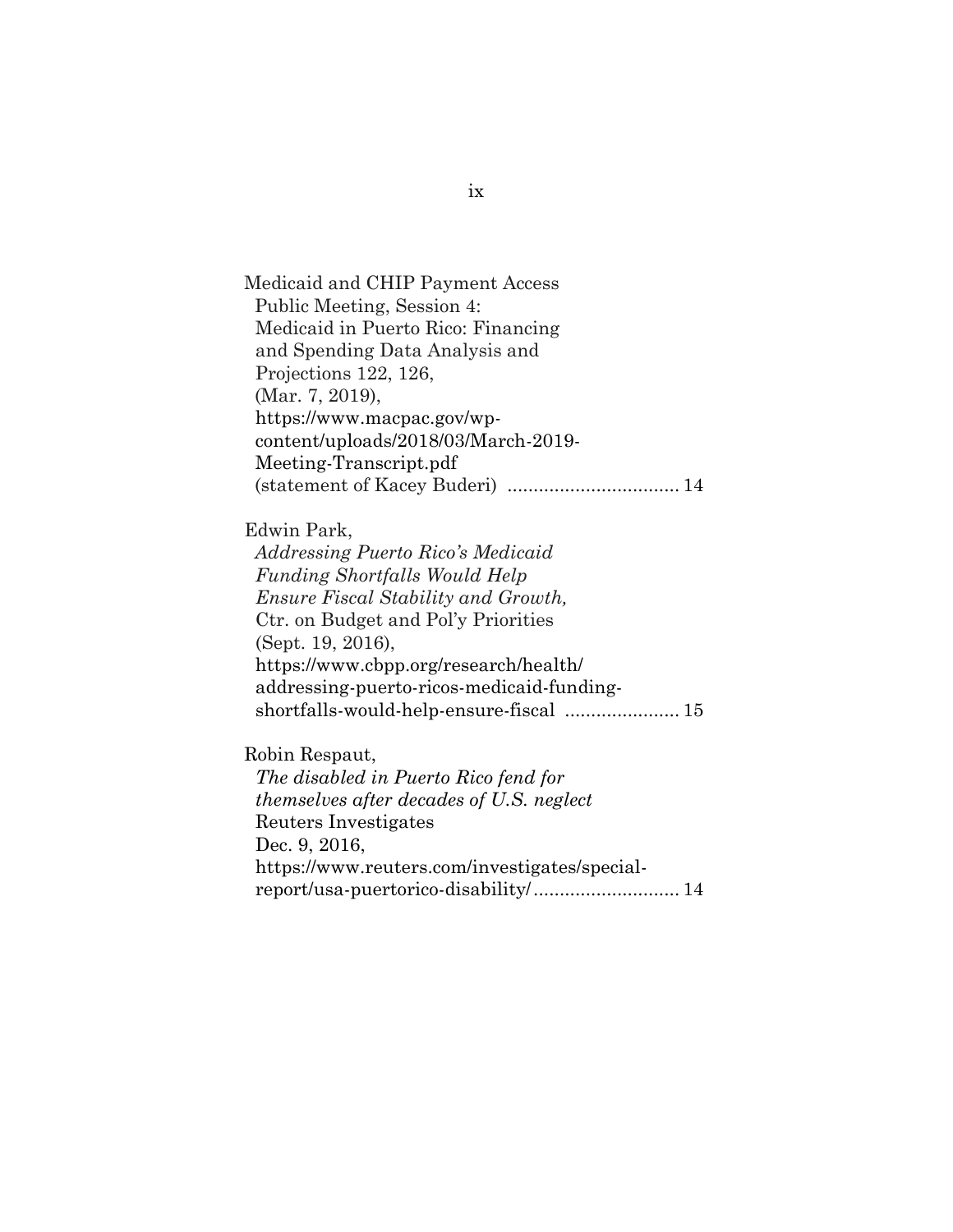| Robin Rudowitz, et al.,<br>Medicaid Financing: The Basics,<br>Kaiser Family Found., (May 2, 2021),<br>tahttps://www.kff.org/medicaid/issue-brief/                                                                                                                                                                                                                                                                                                                                                                                                                                 |  |
|-----------------------------------------------------------------------------------------------------------------------------------------------------------------------------------------------------------------------------------------------------------------------------------------------------------------------------------------------------------------------------------------------------------------------------------------------------------------------------------------------------------------------------------------------------------------------------------|--|
| Jorge L. Sanchez,<br>Long-Term Care in Puerto Rico,<br>Long-Term Health Care Continuum                                                                                                                                                                                                                                                                                                                                                                                                                                                                                            |  |
| Soc. Sec. Admin.,<br><i>Fast Facts &amp; Figures about Social Security,</i><br>Preface (July 2020),<br>https://www.ssa.gov/policy/docs/chartbooks<br>$\label{eq:1} \hspace*{-0.1cm}/\text{fast\_facts/2020/fast\_facts20.pdf}\hspace*{-0.06cm} \ldots \hspace*{-0.06cm} \ldots \hspace*{-0.06cm}\ldots \hspace*{-0.06cm}\ldots \hspace*{-0.06cm}\ldots \hspace*{-0.06cm}\ldots \hspace*{-0.06cm}\ldots \hspace*{-0.06cm}\ldots \hspace*{-0.06cm}\ldots \hspace*{-0.06cm}\ldots \hspace*{-0.06cm}\ldots \hspace*{-0.06cm}\ldots \hspace*{-0.06cm}\ldots \hspace*{-0.06cm}\ldots \$ |  |
| Soc. Sec. Admin.,<br>Monthly Statistical Snapshot,<br>July 2021 at Table 3,<br>https://www.ssa.gov/policy/docs/quickfacts/                                                                                                                                                                                                                                                                                                                                                                                                                                                        |  |
| Soc. Sec. Admin.,<br>Spotlight on SSI Benefits for<br>Noncitizens - 2021 Ed. (2021)<br>https://www.ssa.gov/ssi/spotlights/spot-non-                                                                                                                                                                                                                                                                                                                                                                                                                                               |  |
| Soc. Sec. Admin.,<br>You May Be Able to Get Supplemental<br>Security Income (SISI) (Jan. 2021),<br>https://www.ssa.gov/pubs/EN-05-11069.pdf 5                                                                                                                                                                                                                                                                                                                                                                                                                                     |  |

x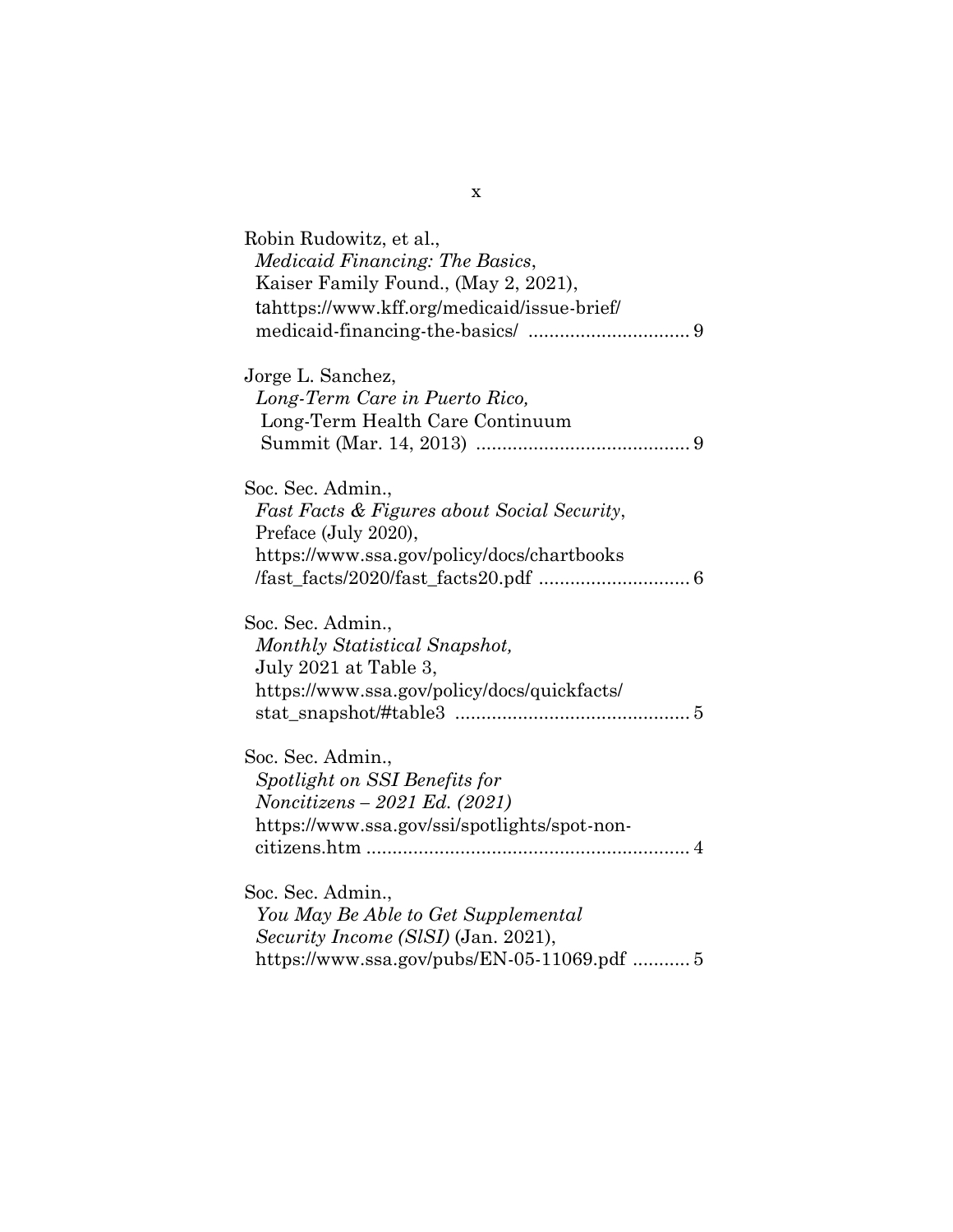| Lina Stolyar, et al.,                        |  |
|----------------------------------------------|--|
| Challenges in the U.S. Territories: Covid-19 |  |
| and the Medicaid Financing Cliff,            |  |
| (May 18, 2021),                              |  |
|                                              |  |
|                                              |  |
| Myribel Santiago Torres, et al.,             |  |
| Seguridad Alimentaria en Puerto Rico,        |  |
| Instituto de Estadísticas de Puerto Rico     |  |
| $\left( \text{June } 2019 \right)$           |  |
|                                              |  |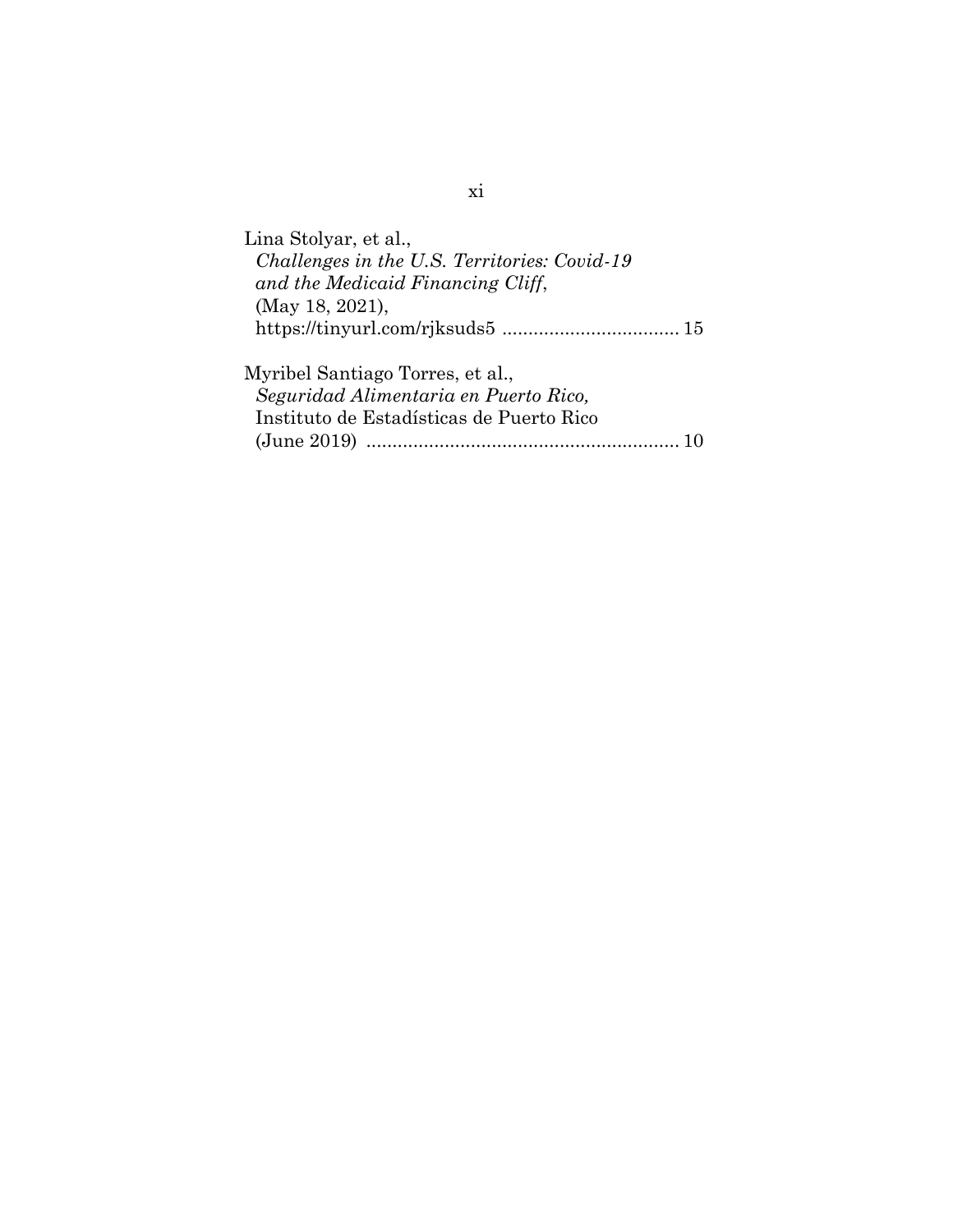#### **INTEREST OF AMICI CURIAE<sup>1</sup>**

**AARP** is the nation's largest nonprofit, nonpartisan organization dedicated to empowering Americans 50 and older to choose how they live as they age. With nearly 38 million members and offices in every state, the District of Columbia, Puerto Rico, and the U.S. Virgin Islands, AARP works to strengthen communities and advocate for what matters most to families, with a focus on financial stability, health security, and personal fulfillment.

**AARP's charitable affiliate, AARP Foundation**, works to end senior poverty by helping vulnerable older adults build economic opportunity. AARP and AARP Foundation advocate to ensure access to Social Security and Supplemental Security Income (SSI) because older people rely heavily on those programs to stay out of poverty. AARP and AARP Foundation's efforts to increase the financial security of older individuals include litigation and participation as amici curiae in state and federal courts.

**Justice in Aging** is a national, nonprofit organization that uses the power of law to fight senior poverty by securing access to affordable health care, economic security, and the courts for older adults with limited resources. Justice in Aging focuses its

<sup>1</sup> Under Supreme Court Rule 37.6, Amici state that no counsel for any party authored this brief in whole or in part; and that no person or entity, other than Amici or their counsel, made a monetary contribution intended to fund the preparation and submission of this brief. The Petitioner and the Respondent have consented to Amici filing this brief.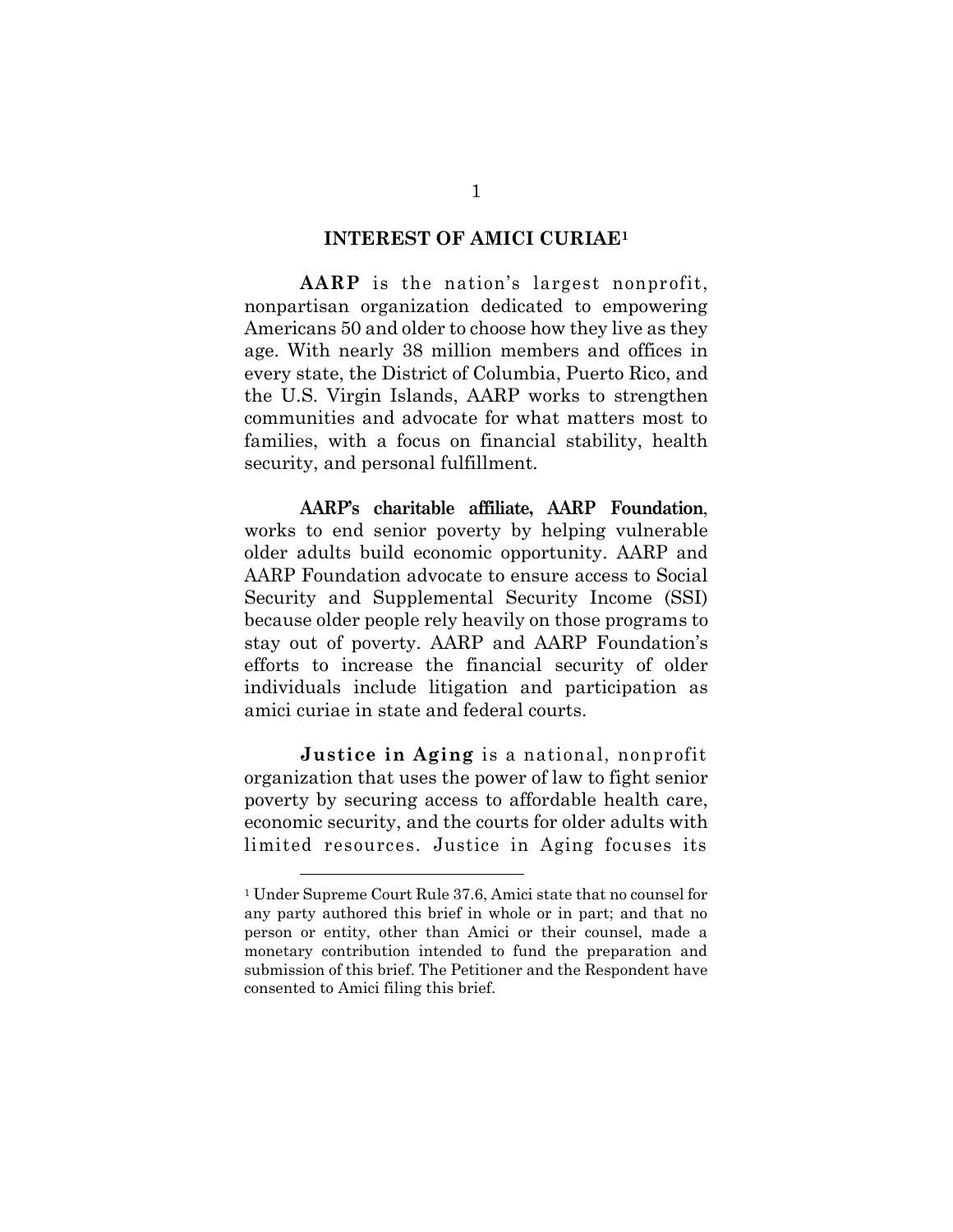advocacy on those who have been marginalized and excluded from justice, such as women, people of color, LGBTQ individuals, and people with limited English proficiency. Justice in Aging conducts training and advocacy regarding Supplemental Security Income (SSI) and Social Security benefits, and provides technical assistance to attorneys across the country on how to address problems arising under these programs and engages in litigation. Justice in Aging frequently appears as friend of the court on cases involving access to benefits for older adults.

The **National Organization of Social Security Claimants' Representatives (NOSSCR)** is a national membership organization comprising approximately 2,500 individuals, mostly attorneys, who represent individuals applying for and appealing claims for Social Security and Supplemental Security Income (SSI) benefits. NOSSCR members include employees of legal services organizations, educational institutions, and other non-profits; employees of forprofit law firms and other businesses; and individuals in private practice. NOSSCR members represent Social Security and SSI claimants before the Social Security Administration and in the courts. NOSSCR has a great interest in ensuring that its members' clients are awarded benefits when they satisfy the criteria under the Social Security Act and the Commissioner's regulations.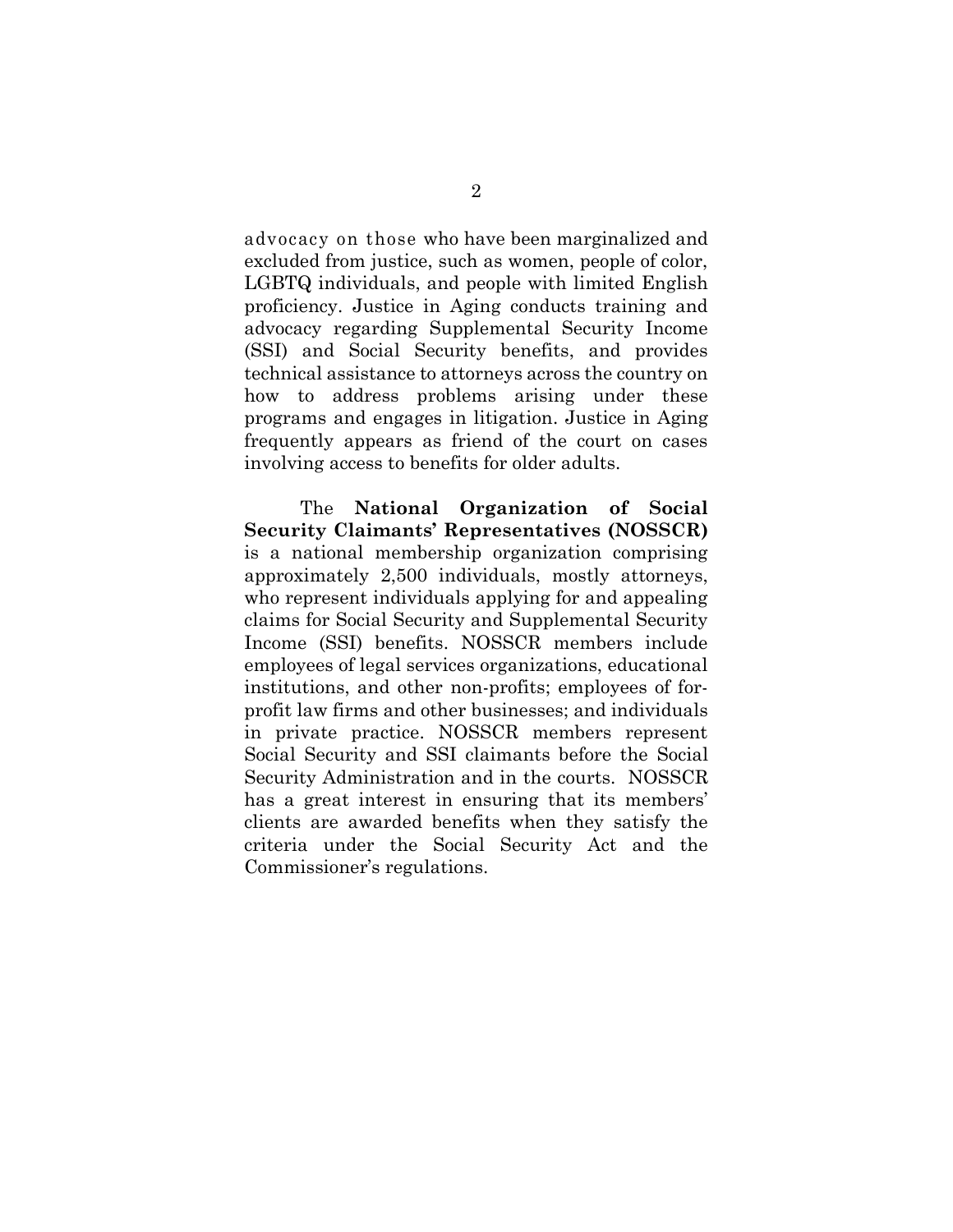#### **SUMMARY OF ARGUMENT**

Congress created SSI "[f]or the purpose of establishing a national program to provide supplemental security income to individuals who have attained age 65 or are blind or disabled[.]" 42 U.S.C. § 1381. Congress envisioned that "[e]very aged, blind, or disabled individual who is determined . . . to be eligible on the basis of his income and resources shall . . . be paid benefits by the Commissioner of Social Security." § 1381a. By definition, SSI beneficiaries have limited resources and depend on SSI for their survival.

SSI is a program of last resort. Puerto Rico residents' need for SSI is particularly acute given the island's high disability and poverty rate. Classifying a group of the nation's poor and medically needy as 'second tier' simply because they reside in Puerto Rico is not rational and serves no rational purpose.

The categorical exclusion of Puerto Rico's impoverished older residents from SSI is particularly harmful given the island's lack of long-term care service benefits under Medicaid. The federal government's denial of SSI to Puerto Rico residents leaves thousands of qualified older, disabled, and blind citizens struggling to survive just because they live in Puerto Rico. Numerous federal courts have recognized that for people living at a subsistence level, the denial of federal benefits can cause irreparable harm.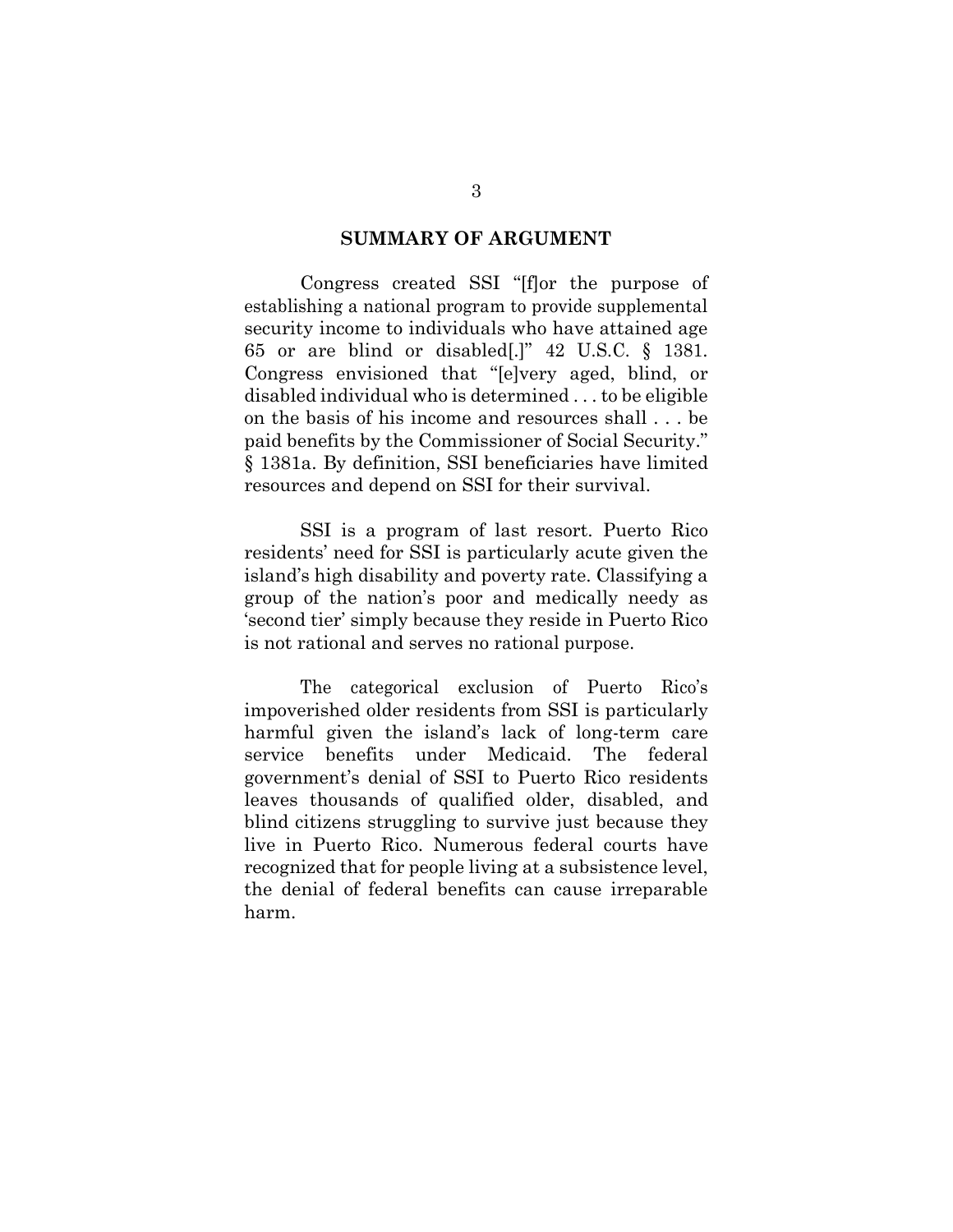#### **ARGUMENT**

## I. **By Definition, SSI Beneficiaries Have Limited Resources and Depend on SSI for Their Survival.**

The SSI program was designed to provide cash assistance to the most vulnerable Americans who are disabled, blind, or elderly and have little or no income and few assets. Today, in addition to U.S. citizens, certain noncitizens who reside in one of the fifty states, the District of Columbia, or the Northern Mariana Islands can also qualify and receive benefits. 2 The program is unavailable in Puerto Rico, Guam, and the Virgin Islands (hereafter "the territories"). SSI benefits are essential to the economic well-being of its beneficiaries who depend heavily on the benefits to meet their basic needs.

### **A. There are strict income and asset limits to qualify for SSI.**

SSI provides limited cash assistance. The maximum federal monthly SSI payment for an individual in 2021 is \$794. Married couples who are

<sup>2</sup> There are seven categories of noncitizens who may qualify for SSI if they have 40 qualifying quarters of work and meet additional criteria. *See* Soc. Sec. Admin., *Spotlight on SSI Benefits for Noncitizens – 2021 Ed.* (2021),

<https://www.ssa.gov/ssi/spotlights/spot-non-citizens.htm> (last visited Aug. 27, 2021).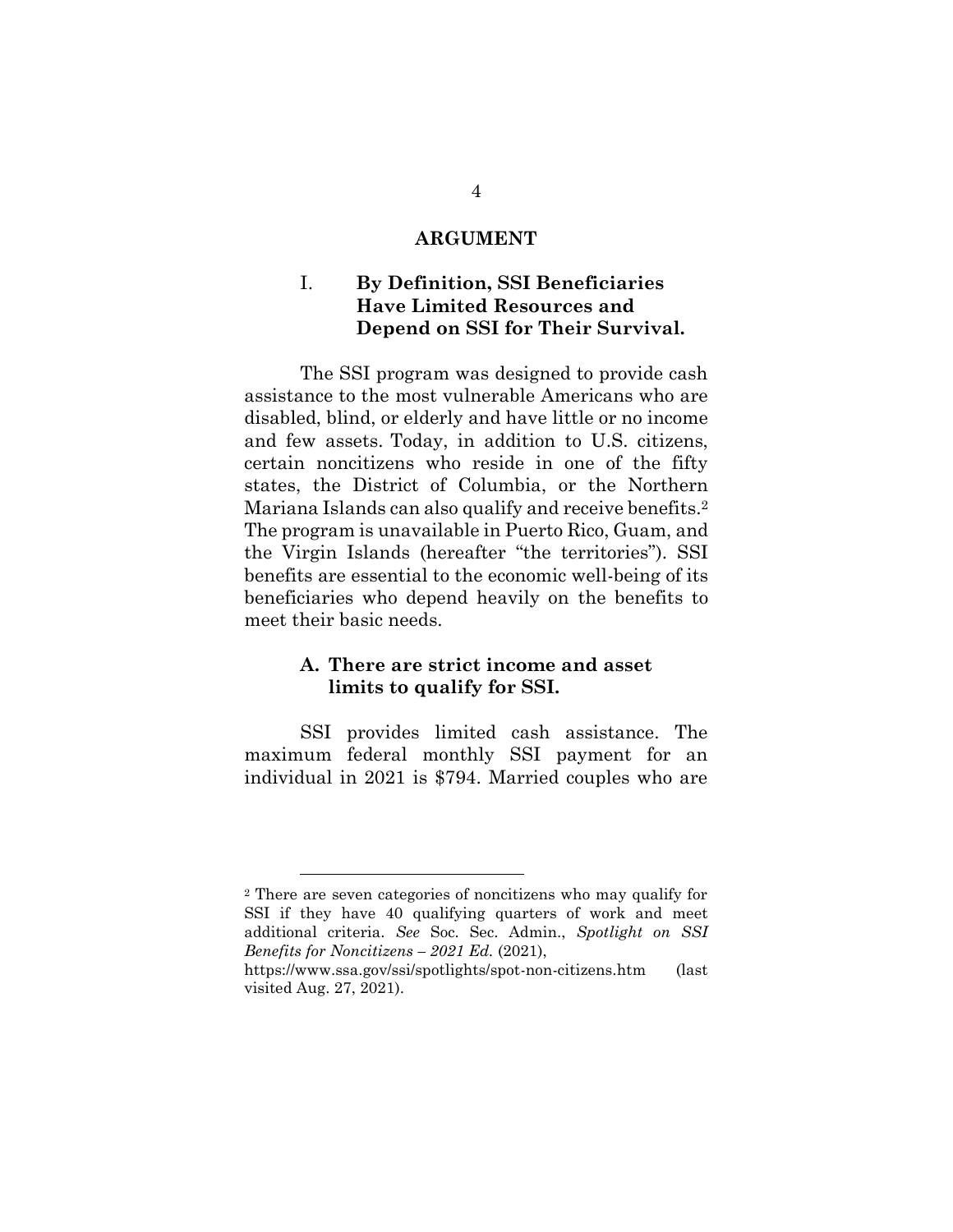both on SSI can receive \$1,191.<sup>3</sup> Individuals with other sources of income will receive less; the average monthly payments for all recipients is \$585. Average monthly payments vary by age group, ranging from \$693 for recipients under 18 to \$476 for those aged 65 and older.<sup>4</sup>

In addition to the strict income eligibility limits, SSI recipients must have assets below \$2,000 for an individual or \$3,000 for a married couple living together to qualify for the program. <sup>5</sup> Those modest amounts are a cliff—even one dollar above those limits means failure to qualify or loss of eligibility until assets again meet those extremely strict limits.

<sup>3</sup> Soc. Sec. Admin., *You May Be Able to Get Supplemental Security Income (SSI)* (Jan. 2021), [https://www.ssa.gov/pubs/EN-05-](https://www.ssa.gov/pubs/EN-05-11069.pdf) [11069.pdf.](https://www.ssa.gov/pubs/EN-05-11069.pdf)

<sup>4</sup> Soc. Sec. Admin., *Monthly Statistical Snapshot,* July 2021 at Table 3,

[https://www.ssa.gov/policy/docs/quickfacts/stat\\_snapshot/#table](https://www.ssa.gov/policy/docs/quickfacts/stat_snapshot/#table3) [3](https://www.ssa.gov/policy/docs/quickfacts/stat_snapshot/#table3) (last updated Aug. 2021).

<sup>5</sup> 42 U.S.C. § 1382(a)(3)(A),(b); Soc. Sec. Admin., *You May Be Able to Get Supplemental Security Income (SSI)* (Jan. 2021), https://www.ssa.gov/pubs/EN-05-11069.pdf; AARP, *Who is eligible for SSI?* (Mar. 25 2020), [https://www.aarp.org/retirement/social-security/questions-](https://www.aarp.org/retirement/social-security/questions-answers/ssi-eligible/)

[answers/ssi-eligible/.](https://www.aarp.org/retirement/social-security/questions-answers/ssi-eligible/)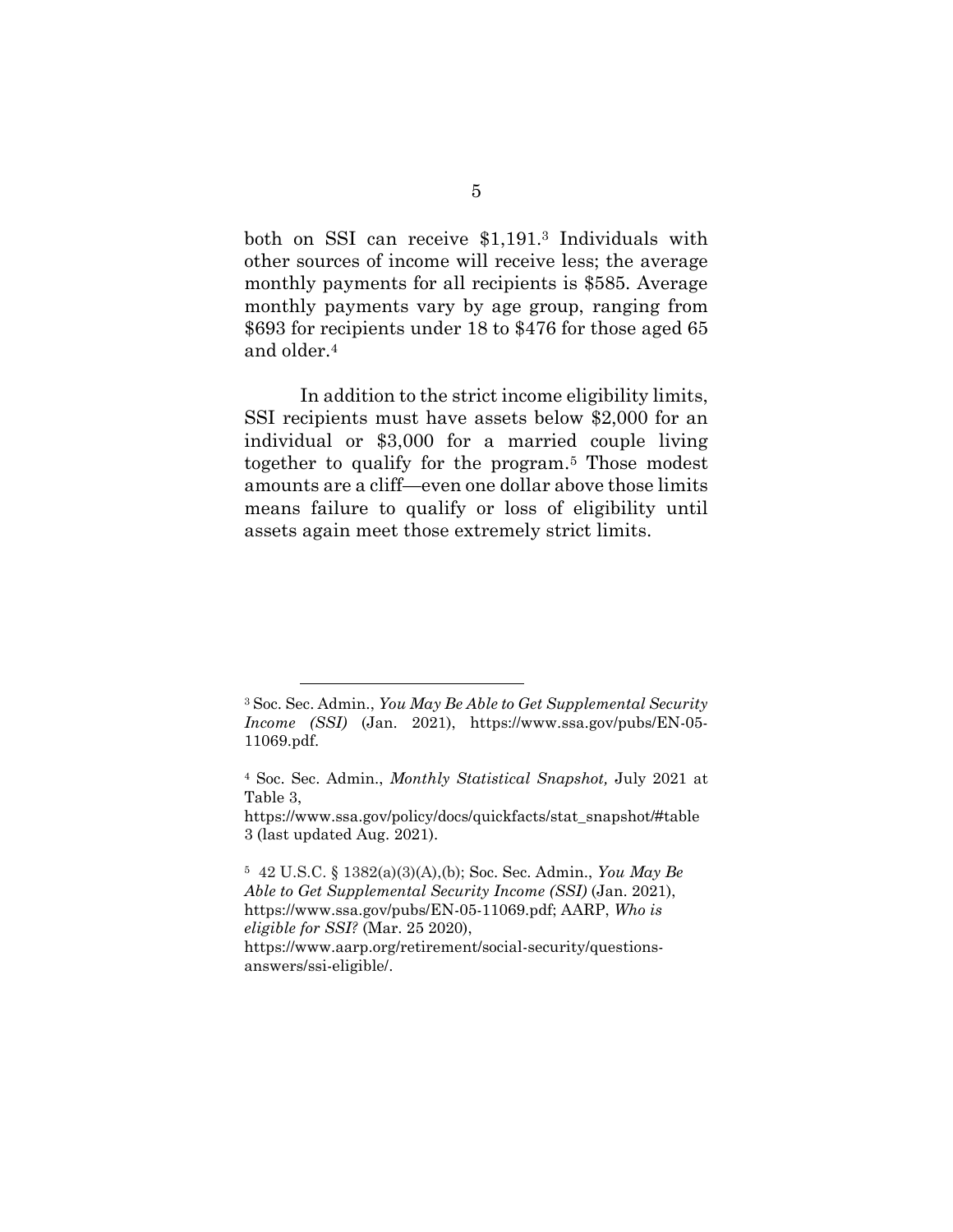## **B. There are strict and complex medical criteria to qualify for SSI's disability benefits.**

While applicants for SSI can qualify based on their indigent status and age (65 and older), in 2019 eighty-six percent of SSI beneficiaries qualified for benefits based on their disability.<sup>6</sup> There are very strict and complex medical criteria to qualify for SSI disability benefits. Most applicants for SSI are denied because they do not meet the strict income and medical eligibility requirements. <sup>7</sup> To qualify for SSI disability benefits, applicants must have a severe physical or mental disability (including blindness) expected to last at least 12 months or result in death, based on medical evidence. 20 C.F.R. § 416.920. Adults must also prove they can't earn substantial wages anywhere across the economy — regardless of whether such work exists where they live, whether a specific job vacancy exists, or whether they would be hired. Disabled children must have a medically determinable physical or mental impairment "that results in marked and severe functional limitations" that is expected to last for at least 12 months or to result in

<sup>6</sup> Soc. Sec. Admin., *Fast Facts & Figures about Social Security*, Preface at ii, (July, 2020),

[https://www.ssa.gov/policy/docs/chartbooks/fast\\_facts/2020/fast\\_](https://www.ssa.gov/policy/docs/chartbooks/fast_facts/2020/fast_facts20.pdf) [facts20.pdf.](https://www.ssa.gov/policy/docs/chartbooks/fast_facts/2020/fast_facts20.pdf)

<sup>7</sup> Ctr. on Budget and Pol'y Priorities, *Supplemental Security Income* (Jan. 29, 2018) https://tinyurl.com/pr4dy88t (noting that only one in three SSI disability applications are ultimately approved).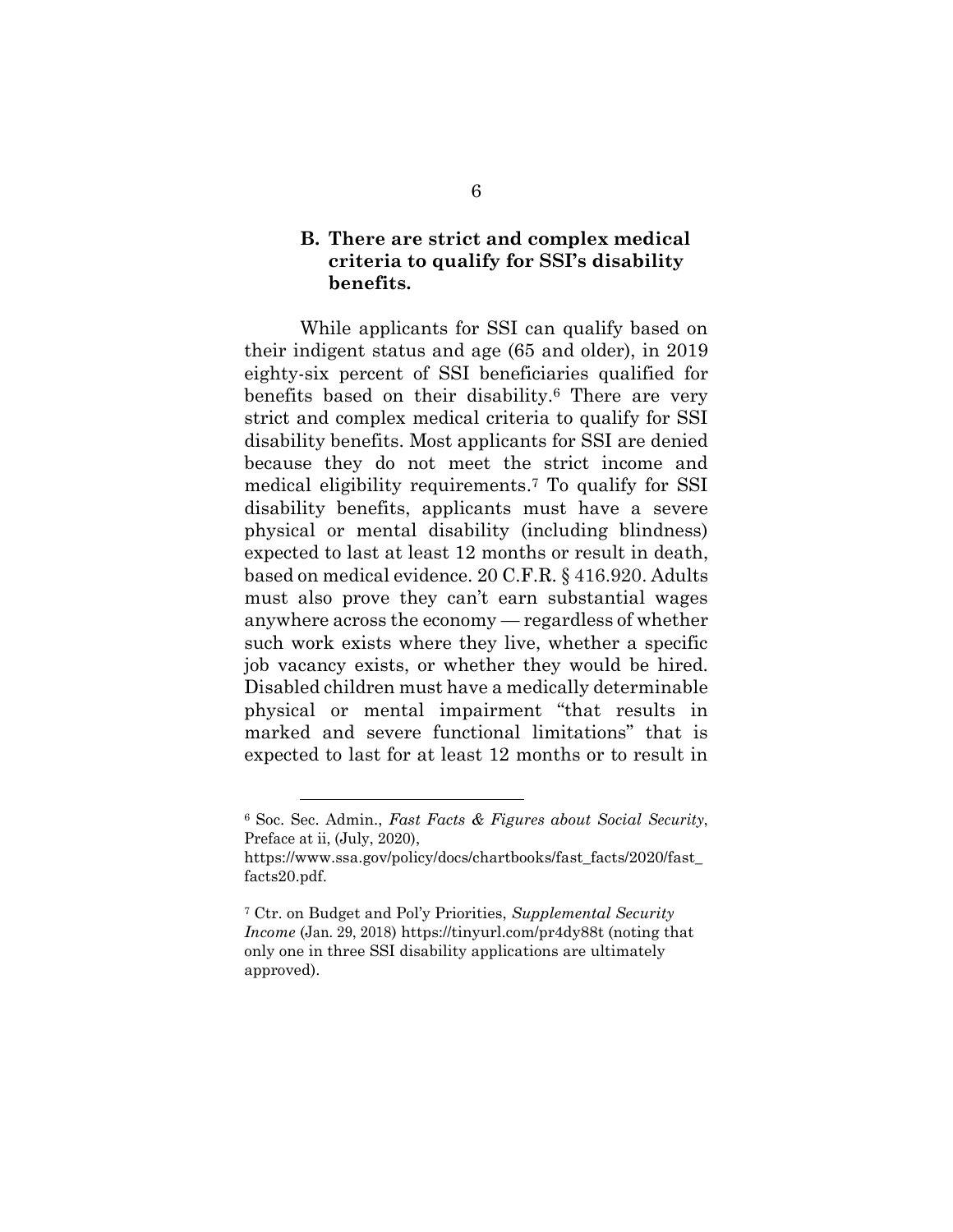death.<sup>8</sup> Children must have severely limited functioning compared to peers.<sup>9</sup>

Precluding Puerto Rico's residents from receiving SSI is particularly harmful given the island's high disability rate. "Nearly 1 in 6 Puerto Rican residents (15.1 percent) are disabled, according to the Census Bureau, compared to 8.6 percent of the general U.S. population . . . Moreover, the factors contributing to Puerto Rico's high poverty rate have disproportionately affected the disabled community. Nearly half of the island's disabled residents live in poverty — twice the U.S. average." <sup>10</sup>

While some territorial residents with a disability can qualify for limited government assistance through the Aid to the Aged, Blind and Disabled program (AABD), its benefits are a fraction of what SSI provides and are an inadequate substitute. <sup>11</sup> The Government Accountability Office

<sup>11</sup> *Id.*

<sup>8</sup> Cong. Rsch. Serv., *Cash Assistance for the Aged, Blind and Disabled in Puerto Rico* 2 (Oct. 26, 2016),

[https://fas.org/sgp/crs/row/cash-aged-pr.pdf;](https://fas.org/sgp/crs/row/cash-aged-pr.pdf) *see also* 20 C.F.R. §§ 416.920, 416.924.

<sup>9</sup> 20 C.F.R. §§ 416.920, 416.924; Ctr. on Budget and Pol'y Priorities, *Supplemental Security Income*, (Jan. 2018), https://tinyurl.com/pr4dy88t.

<sup>10</sup> Ctr. on Budget and Pol'y Priorities, *Policy Basics: Aid to the Aged, Blind, and Disabled* (Jan. 15, 2021), [https://www.cbpp.org/research/aid-to-the-aged-blind-and](https://www.cbpp.org/research/aid-to-the-aged-blind-and-disabled)[disabled.](https://www.cbpp.org/research/aid-to-the-aged-blind-and-disabled)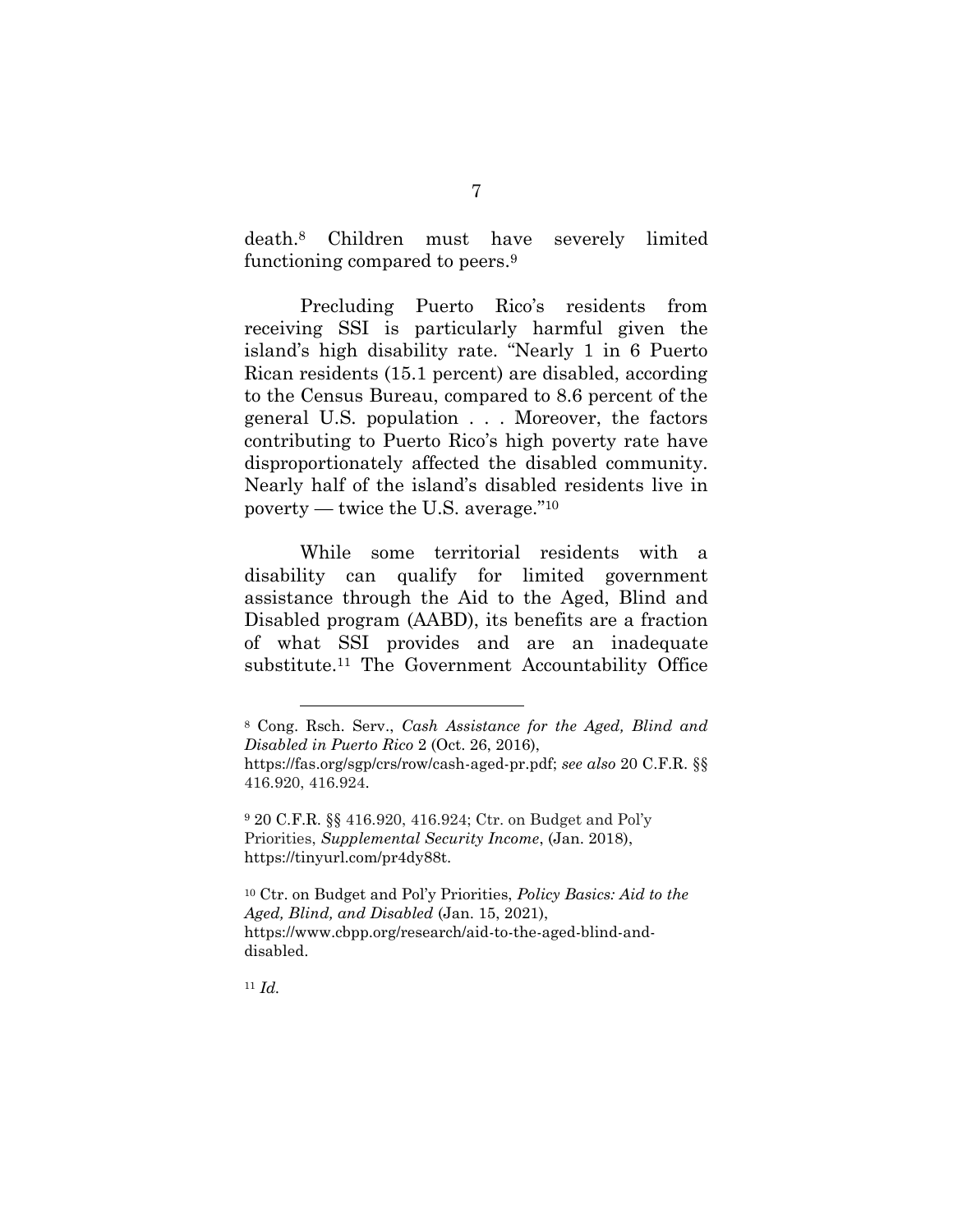estimated that monthly benefits for adults that averaged \$58 in AABD in 2011 would have been \$418 if the beneficiary received SSI.<sup>12</sup> Additionally, not all residents with disabilities qualify for AABD. Unlike SSI, which is available to anyone who meets the eligibility criteria, the number of AABD beneficiaries is limited by its annual funding. Additionally, disabled children under age 18 who would qualify for SSI are ineligible for AABD.<sup>13</sup>

## **C. Puerto Rico's older residents need for SSI is particularly acute since over 40% of Puerto Rico's older population live in poverty and Puerto Rico's Medicaid program does not provide long-term care services.**

Puerto Rico has a higher percentage of older residents than any state.<sup>14</sup> People 60 and older "constituted . . . 26.1 percent of the population in 2017," and the older population is increasing. 15

 $\overline{a}$ 

<sup>14</sup> Christine L. Himes & Lillian Kilduff, Population Reference Bureau, *Which U.S. States Have the Oldest Populations* (Mar. 16, 2019), https://www.prb.org/resources/which-us-states-arethe-oldest/.

<sup>15</sup> Rosario Fajardo, *Elderly Population in Puerto Rico Continues to Increase*, The Weekly J. (June 28, 2019), https://tinyurl.com/ndfjacjk.

<sup>12</sup> *Id.* at 2.

<sup>13</sup> *Id.*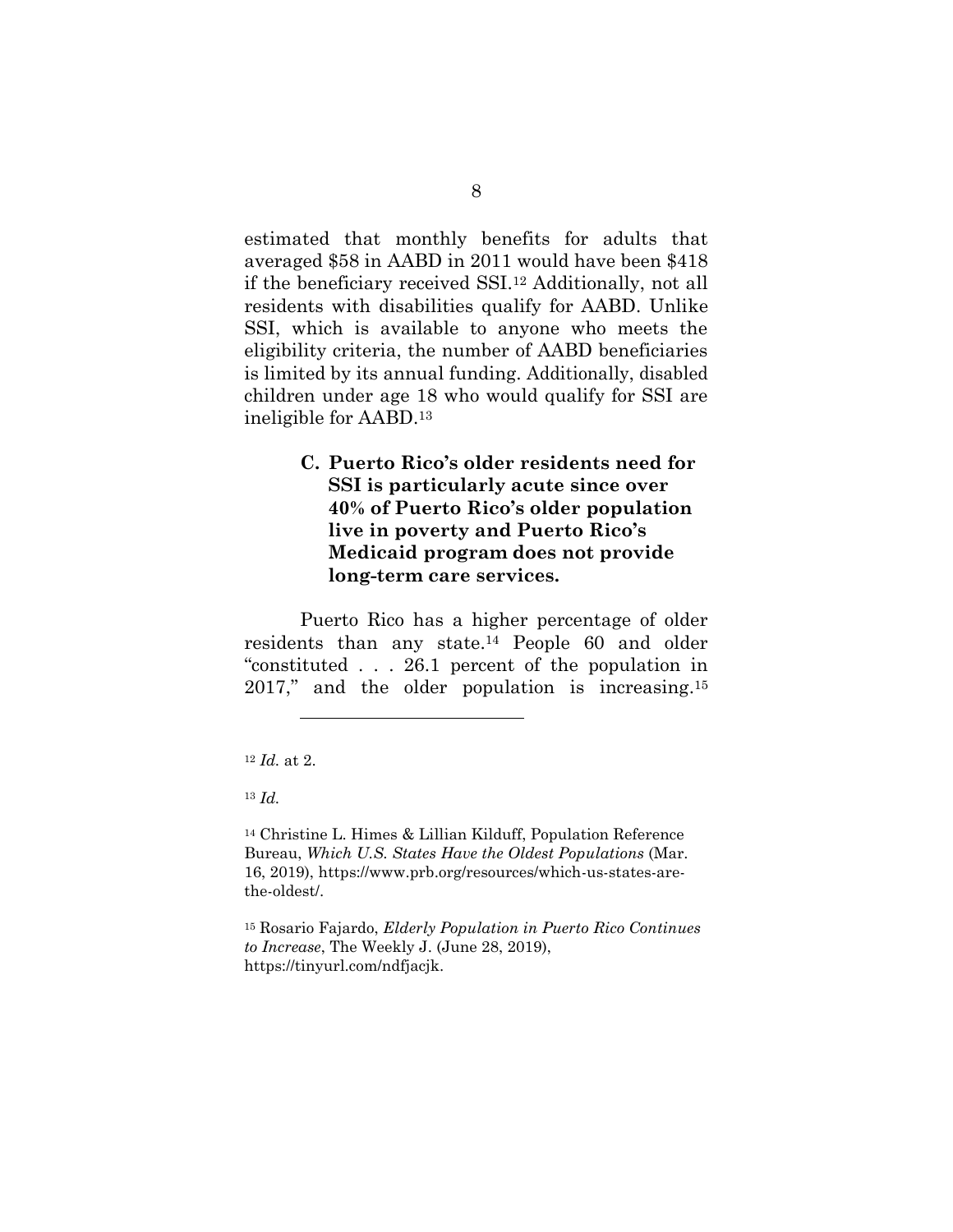Similar to Puerto Ricans of all ages, a large percentage of the older population is impoverished. The percentage of Puerto Rico's residents 65 and older living in poverty is  $40.2$  percent.<sup>16</sup> In addition to suffering from a high level of poverty, Puerto Rico's older residents have one of the highest disability rates in the United States and its territories.<sup>17</sup> Puerto Rico is not equipped to meet the needs of its increasingly elderly and disabled population without access to SSI. Due to federal caps on Puerto Rico's Medicaid program, there is no coverage of long-term care services under Puerto Rico's Medicaid program, making the need for SSI even more compelling. <sup>18</sup> In contrast, Medicaid's long-term care coverage represents nearly one-third of Medicaid expenditures in the 50 states.<sup>19</sup>

 $\overline{a}$ 

<sup>18</sup> Epstein, Becker & Green, P.C., *Medicaid in Puerto Rico: Differences from the States* (Mar. 15, 2021), [HHRG-117-IF14-](https://www.congress.gov/117/meeting/house/111335/documents/HHRG-117-IF14-20210317-SD020.pdf) [20210317-SD020.pdf \(congress.gov\);](https://www.congress.gov/117/meeting/house/111335/documents/HHRG-117-IF14-20210317-SD020.pdf) Jorge L. Sanchez, *Long-Term Care in Puerto Rico,* Long-Term Health Care Continuum Summit (Mar. 14, 2013).

<sup>19</sup> Robin Rudowitz, et al., *Medicaid Financing: The Basics*, Kaiser Family Found., (May 2, 2021), https://www.kff.org/medicaid/issue-brief/medicaid-financing-thebasics/.

<sup>16</sup> Kaiser Family Found., *State Health Facts: Poverty Rate by Age*, (2019), https://tinyurl.com/kffpovertyrate.

<sup>17</sup> A. Matos-Moreno & C. Mendes de Leon, *Social Determinants of Late-Life Disability in Puerto Rico*, 2 Innovation in Aging 998 (2018),

[https://academic.oup.com/innovateage/article/2/suppl\\_1/998/518](https://academic.oup.com/innovateage/article/2/suppl_1/998/5183983) [3983.](https://academic.oup.com/innovateage/article/2/suppl_1/998/5183983)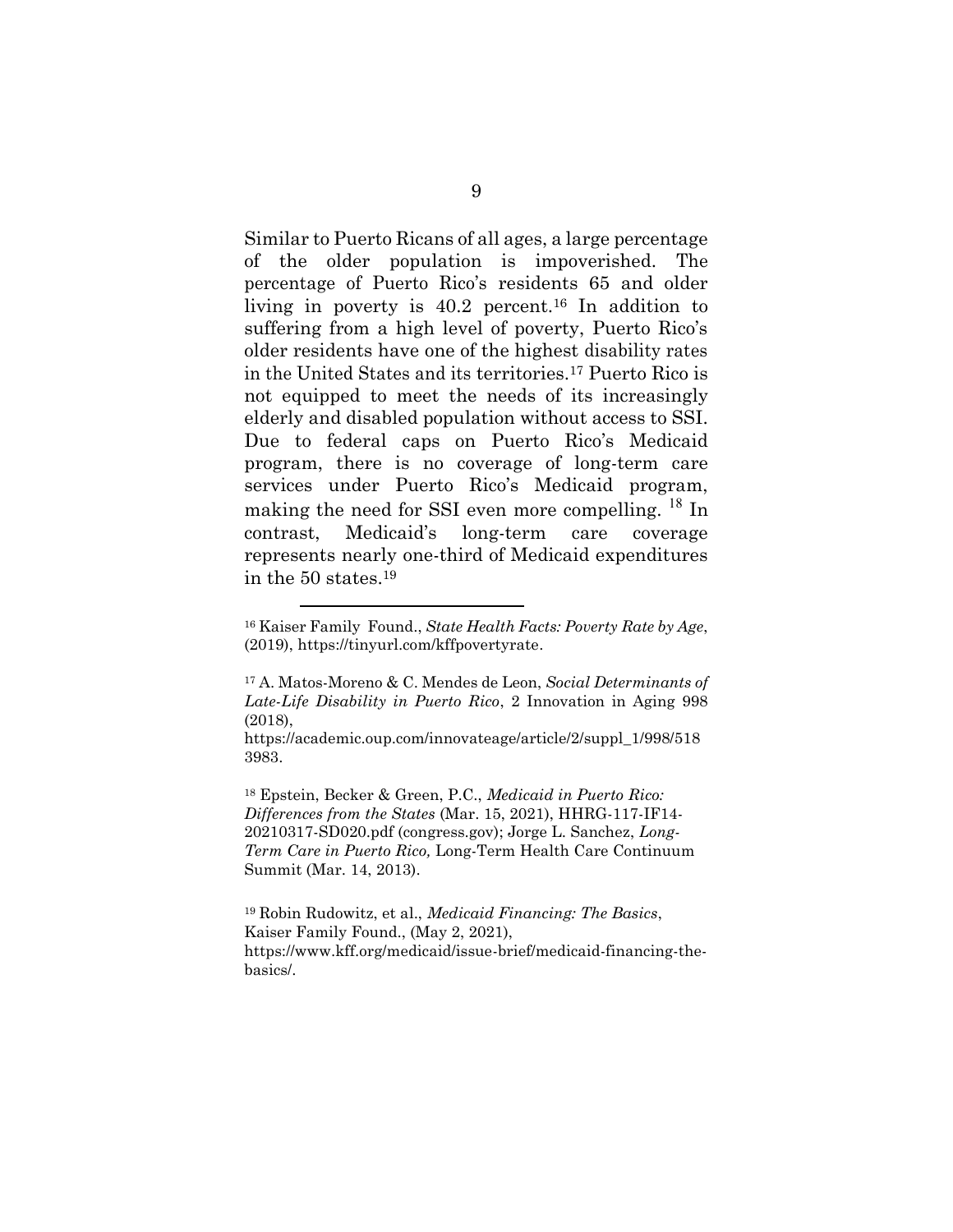## **D. Puerto Rico residents' exclusion from the SSI program is particularly harmful, given the island's elevated rate of hunger.**

A [study](https://estadisticas.pr/files/Comunicados/Seguridad%20Alimentaria%20en%20Puerto%20Rico%20-%20Final%20%28300519%29.pdf) by the Puerto Rico Institute of Statistics in 2015 found that approximately twenty-two percent of adults in Puerto Rico reported skipping meals or eating smaller portions because they did not have money for food.<sup>20</sup> That was before the island's current economic crisis, two devastating hurricanes, and the more recent coronavirus lockdown. A 2020 survey found that food insecurity was as high as  $40$  percent.<sup>21</sup> Monthly demand at the Food Bank of Puerto Rico nearly doubled from 1 million pounds of food distributed per month pre-pandemic to 1.9 million pounds distributed per month during the pandemic.<sup>22</sup>

<sup>20</sup> Adrian Florido, *'Mamá, I'm Still Hungry': In Puerto Rico, Child Hunger Becomes a Flashpoint*, NPR (May 13, 2020, 5:01 AM), [https://tinyurl.com/PRHunger,](https://tinyurl.com/PRHunger) *citing* Myribel Santiago Torres, et al., *Seguridad Alimentaria en Puerto Rico,* Instituto de Estadísticas de Puerto Rico 5 (June 2019).

<sup>21</sup> Instituto Nueva Escuela & George Washington Univ., *Food and Nutrition Security in Puerto Rico: Pre and Post Coronavirus*, (July 2020), [https://bit.ly/3zcNAKC.](https://nam12.safelinks.protection.outlook.com/?url=https%3A%2F%2Fbit.ly%2F3zcNAKC&data=04%7C01%7CBJones%40aarp.org%7C6ad582a11b5e433d9b3508d9667b8e4c%7Ca395e38b4b754e4493499a37de460a33%7C0%7C0%7C637653503122125965%7CUnknown%7CTWFpbGZsb3d8eyJWIjoiMC4wLjAwMDAiLCJQIjoiV2luMzIiLCJBTiI6Ik1haWwiLCJXVCI6Mn0%3D%7C1000&sdata=1UnDqlARUmO40qm5diZ%2F1TeYY91cDZXeqpxFadgjK58%3D&reserved=0)

<sup>22</sup> Cristina Corujo, *COVID-19 has made food insecurity worse in Puerto Rico*, ABC News (June 2, 2020, 12:26 AM), [https://abcn.ws/2Wjz2KX.](https://abcn.ws/2Wjz2KX)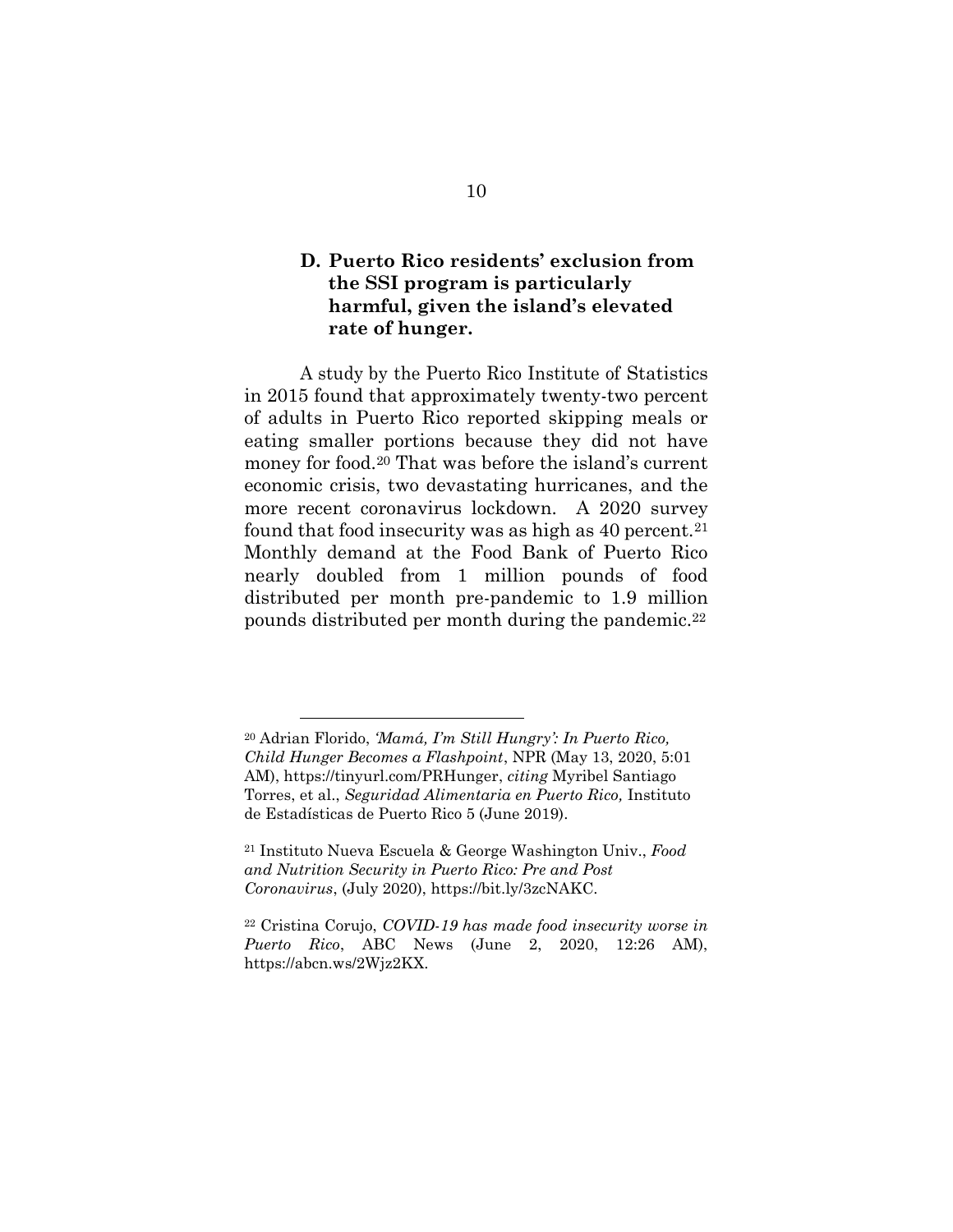## **II. Classifying a Group of the Nation's Poor and Medically Needy as 'Second Tier' Simply Because They Reside in Puerto Rico is not Rational.**

 The Fifth Amendment protects the due process rights of residents of Puerto Rico, including the right to equal protection under federal law. *Examining Bd. of Engineers, Architects & Surveyors v. Flores de Otero*, 426 U.S. 572, 599-601 (1976). Petitioner has violated Mr. Vaello-Madero's rights to equal protection of the laws under the Fifth Amendment of the United States Constitution by creating an arbitrary distinction based on territorial residence, and the distinction serves no rational purpose. <sup>23</sup>

The due process clause of the Fifth Amendment requires the federal government to accord every person within its jurisdiction equal protection of the laws. U.S. Const. amend. V; *Bolling v. Sharpe*, 347 U.S. 497, 499-500 (1954). Government agencies may not draw arbitrary distinctions among similarly situated individuals. Differential treatment violates equal protection when it does not serve a rational purpose. When considering rationality, courts look at the goal of the underlying actions; a classification

<sup>23</sup> Mr. Vaello-Madero and multiple *amici* have argued that the proper review standard is either a heightened review or strict scrutiny. Those compelling arguments are not duplicated here. *See, e.g.*, Resp. Br.; Br. of Amicus Curiae Commonwealth of Puerto Rico. Instead, amici focus on the rational basis argument, under which the federal government's discrimination against residents of Puerto Rico is still unconstitutional.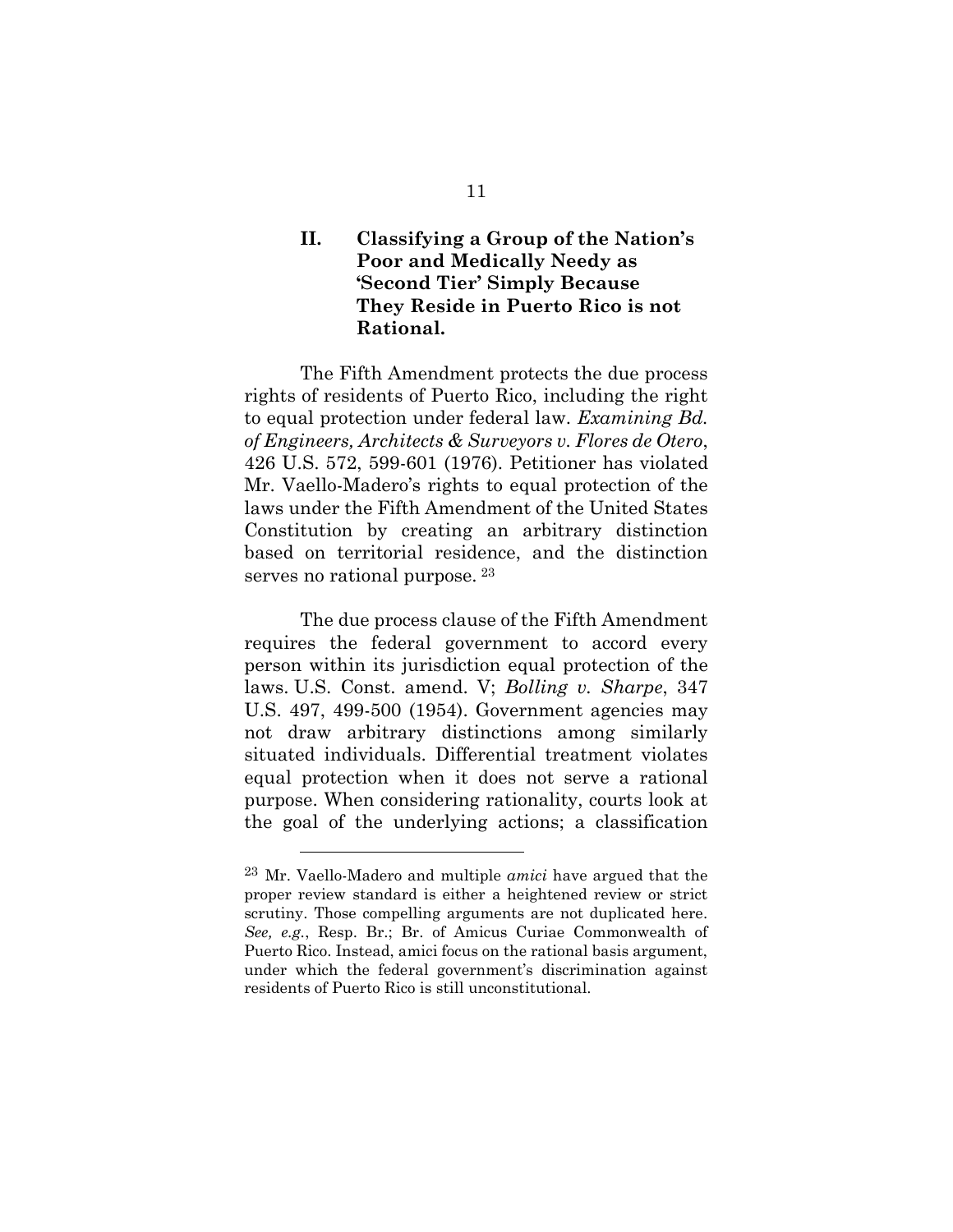cannot be so attenuated to a given goal "as to render the distinction arbitrary or irrational." *United States Dept. of Agric. v. Moreno*, 413 U.S. 528, 535 (1973).

The purpose of equal protection is to protect "against intentional and arbitrary discrimination, whether occasioned by express terms of a statute or by its improper execution through duly constituted agents." *Vill. of Willowbrook v. Olech*, 528 U.S. 562, 564 (2000) (quoting *Sioux City Bridge Co. v. Dakota Cnty.*, 260 U.S. 441, 445 (1923)). Absent a suspect class or a fundamental right, differential treatment violates equal protection when it does not serve a rational purpose. *See Romer v. Evans*, 517 U.S. 620, 631 (1996) (classification must bear "a rational relation to some legitimate end"). When considering rationality, courts look at the goal of the underlying actions; a classification cannot be so attenuated to a given goal "as to render the distinction arbitrary or irrational." *City of Cleburne v. Cleburne Living Ctr., Inc*., 473 U.S. 432, 446 (1985) (citing *Zobel v. Williams*, 457 U.S. 55, 61-63 (1982); *Moreno*, 413 U.S. at 535.

The federal government argues that this case is controlled by this Court's summary reversals in *Califano v. Torres*, 435 U.S. 1 (1978) and *Harris v. Rosario*, 446 U.S. 651 (1980). While neither case involved an equal protection analysis, the Court concluded in a footnote that there was a rational basis for excluding residents of Puerto Rico from federal benefit programs because:

> Puerto Rican residents do not contribute to the federal treasury; the cost of treating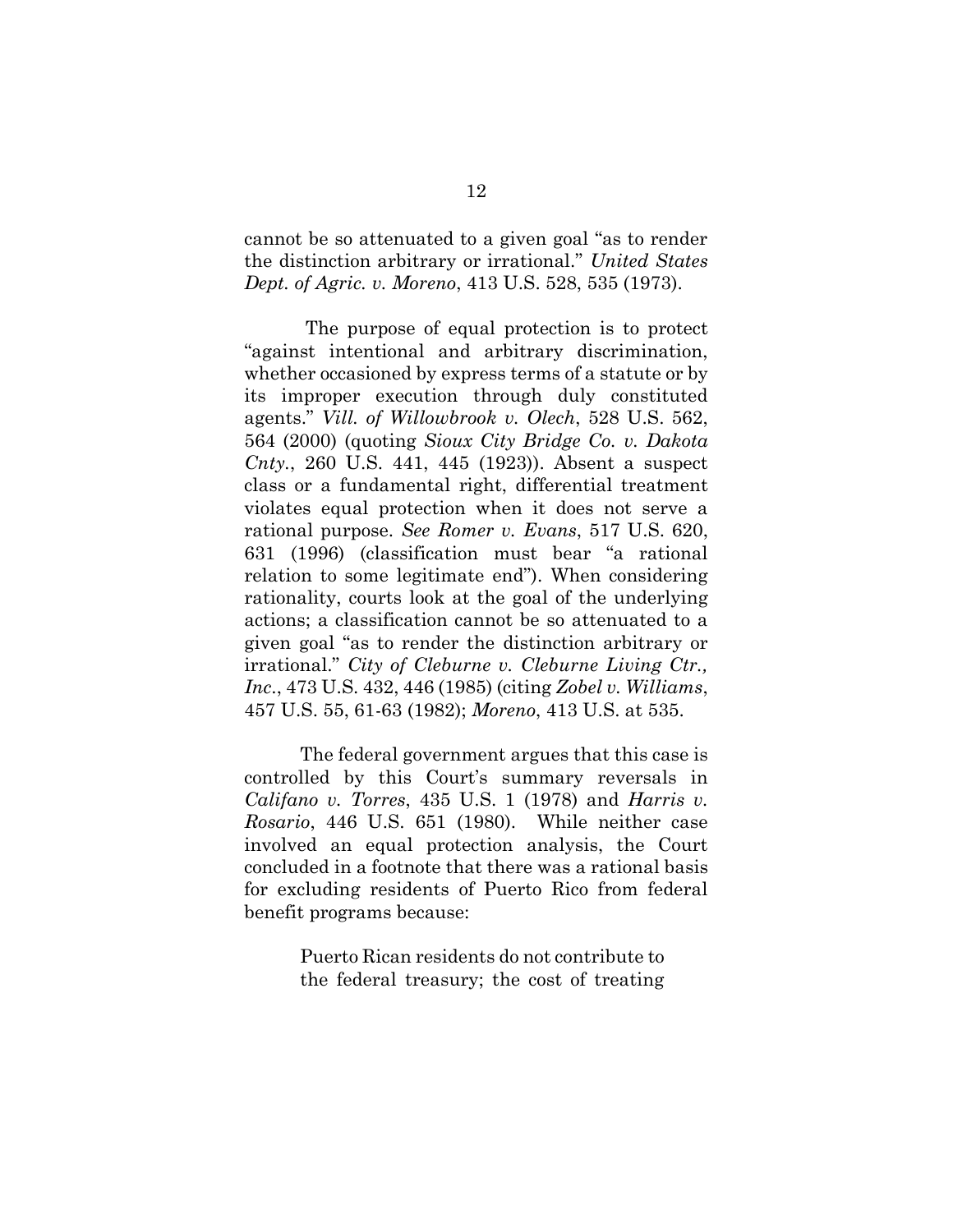Puerto Rico as a State under the statute would be high; and greater benefits could disrupt the Puerto Rican economy.

#### *Rosario* at 652 (citing *Califano*, 435 U.S. at 5 n. 7).

As the First Circuit notes, the use of the word "and" before the last factor indicates that no one factor alone suffices to form a rational basis. *United States v. Vaello-Madero* 936 F.3d 12, 20 n. 8 (1st Cir. 2020); *see also OfficeMax, Inc. v. United States*, 428 F.3d 583, 589 (6th Cir. 2005). The federal government has abandoned the argument that increased government benefits might discourage people from working and hurt the local economy, Pet'r's Br. at 24, n.2. To the contrary, denying residents equal access to ogovernment benefits, particularly Medicaid, has significantly hurt the Puerto Rican economy.<sup>24</sup> Thus, to the extent that the impact of residents' benefit levels on the Puerto Rican economy remains relevant, the denial of SSI benefits is demonstrably irrational.

<sup>24</sup> *See, e.g.,* Amelia Cheatham, *Puerto Rico: A U.S. Territory in Crisis,* (Feb. 13, 2020), Council on Foreign Rels., https://perma.cc/A89Y-7X4Q (Experts say the island's economic crisis is rooted in…twentieth century legislation that encouraged Puerto Rico's reliance on debt to fill federal funding gaps.").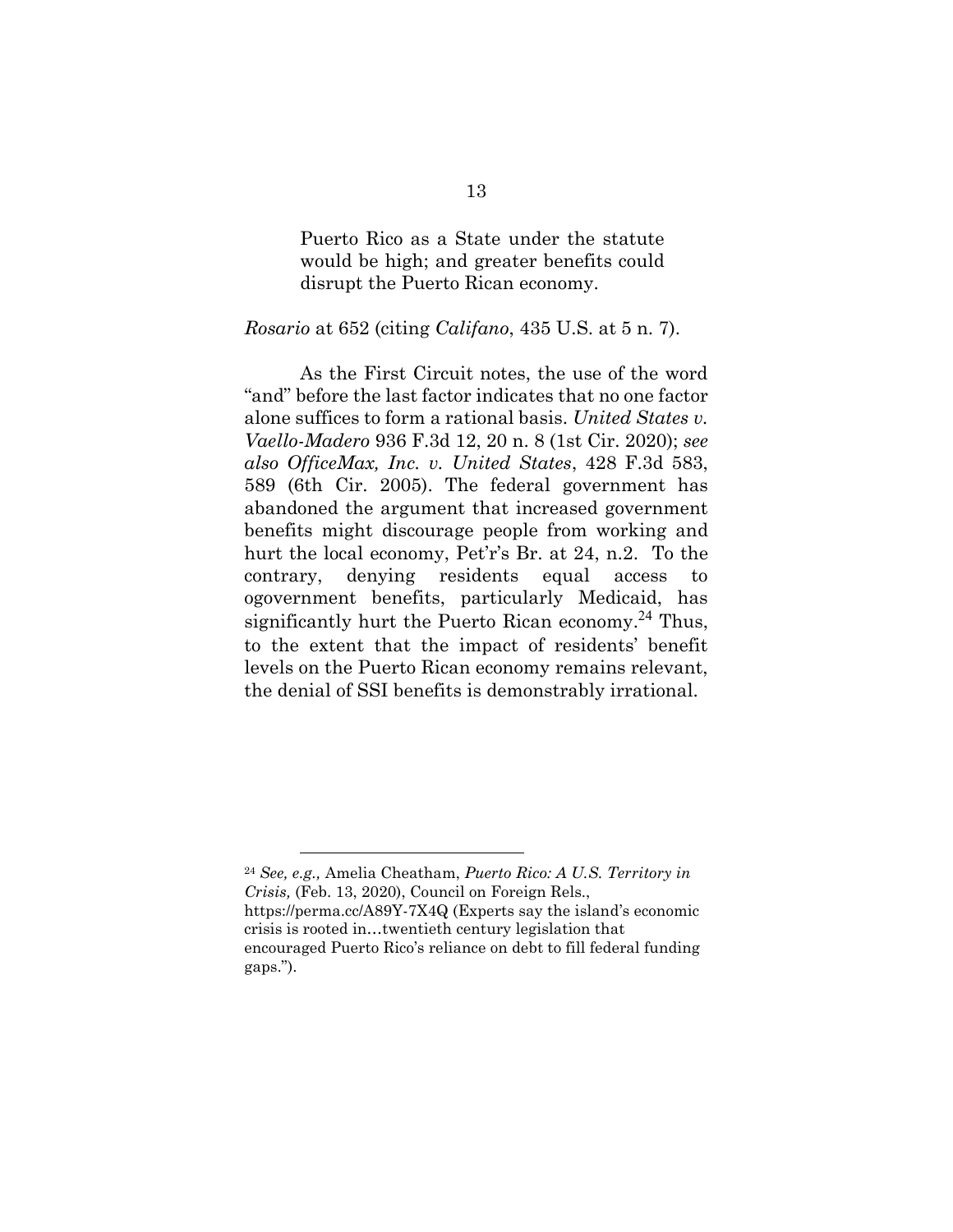## **A. The exclusion of Puerto Rico residents from the SSI program, and severely limited funding for Medicaid, has seriously disrupted the Puerto Rican economy.**

Puerto Rico has had to issue bonds and has gone deeply into debt to cover a greater share of health and welfare expenses, especially Medicaid, than states do. At times, the federal contribution for Medicaid has dropped below 16 percent of total Medicaid spending. Puerto Rico has historically had to take on a much greater share of the Medicaid program than would be expected of a state or that their 55 percent FMAP [Federal Medical Assistance Percentage] would normally require. <sup>25</sup> As a Reuters investigation noted: "For years, Puerto Rico sought help from the municipal bond market to shore up its Medicaid budget. Over time, healthcare-related debt grew to constitute an estimated one-third of Puerto Rico's massive \$70 billion of outstanding bonds."<sup>26</sup>

<sup>25</sup> *See, e.g.*, Medicaid and CHIP Payment Access Comm'n, Public Meeting, Session 4: Medicaid in Puerto Rico: Financing and Spending Data Analysis and Projections 122, 126, (Mar. 7, 2019), [https://www.macpac.gov/wp](https://www.macpac.gov/wp-content/uploads/2018/03/March-2019-Meeting-Transcript.pdf)[content/uploads/2018/03/March-2019-Meeting-Transcript.pdf](https://www.macpac.gov/wp-content/uploads/2018/03/March-2019-Meeting-Transcript.pdf) (statement of Kacey Buderi).

<sup>26</sup> Robin Respaut, *The disabled in Puerto Rico fend for themselves after decades of U.S. neglect*, Reuters Investigates, Dec. 9, 2016, [https://www.reuters.com/investigates/special](https://www.reuters.com/investigates/special-report/usa-puertorico-disability/)[report/usa-puertorico-disability/.](https://www.reuters.com/investigates/special-report/usa-puertorico-disability/)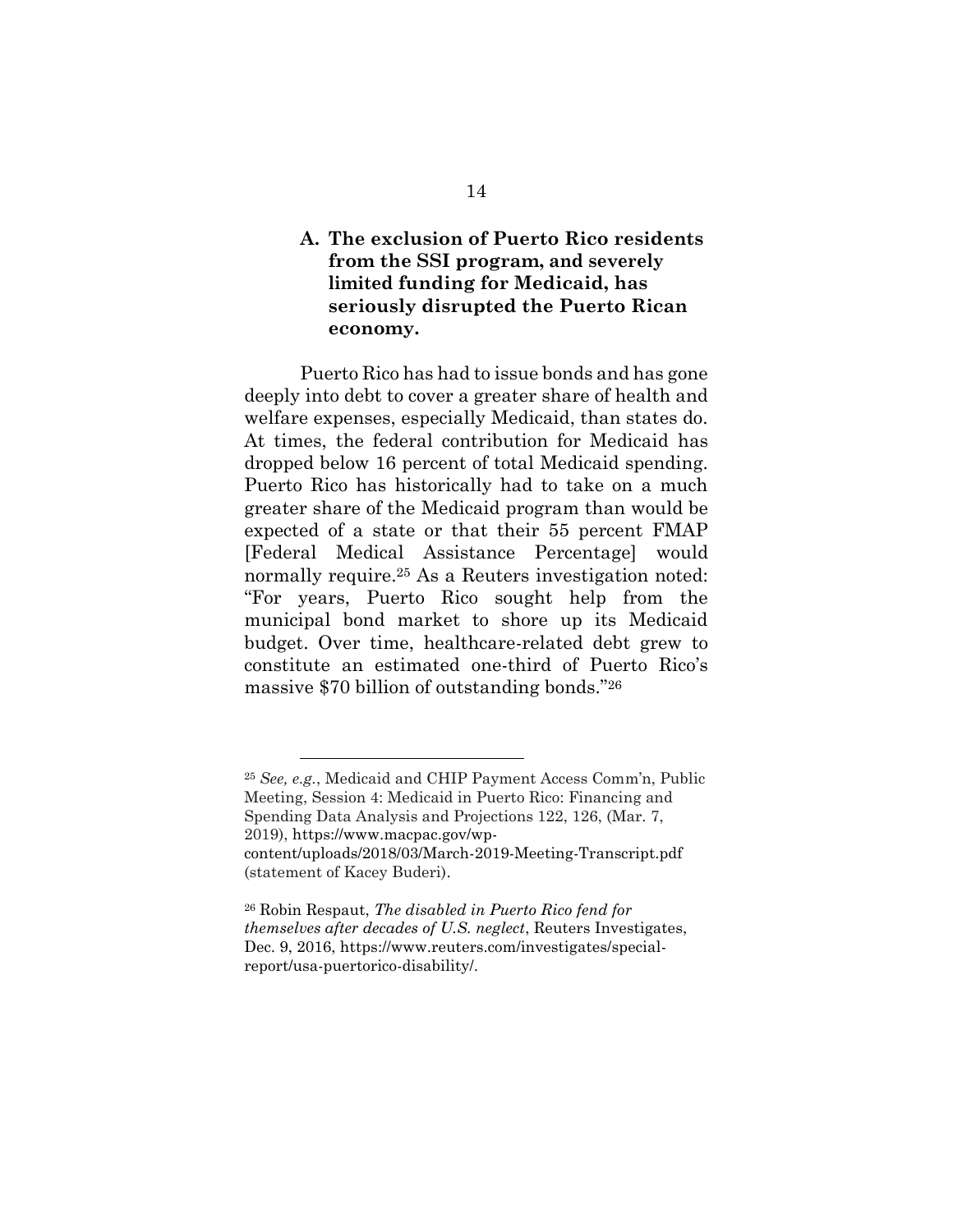Differences in the structure of Medicaid financing, including a cap that limits federal spending, have contributed to broader fiscal and health systems challenges.<sup>27</sup>

"Notwithstanding temporary relief funds, once a territory exhausts its capped federal funds, it no longer receives federal financial support for its Medicaid program during that fiscal year," thus placing additional stress on limited territorial resources.<sup>28</sup>

While the federal government now advises the Court that "economic conditions in Puerto Rico are more appropriately considered as a further justification of Congress's decision to respect Puerto Rico's fiscal autonomy," Pet'r's Br. at 24, n.2., it ignores the grave injustice that the substantial financial trade-offs impose on low-income residents of Puerto Rico. Forcing Puerto Rico to continue to pick up a higher percentage of the cost of federal benefits than any State will push Puerto Rico's economy further into a downward spiral.<sup>29</sup>

<sup>28</sup> *Id.*

 $\overline{a}$ 

<sup>29</sup> *See, e.g.*, Edwin Park, *Addressing Puerto Rico's Medicaid Funding Shortfalls Would Help Ensure Fiscal Stability and Growth,* Ctr. On Budget and Pol'y Priorities (Sept. 19, 2016), [https://www.cbpp.org/research/health/addressing-puerto-ricos](https://www.cbpp.org/research/health/addressing-puerto-ricos-medicaid-fung-shortfalls-would-help-ensure-fiscal)[medicaid-fung-shortfalls-would-help-ensure-fiscal](https://www.cbpp.org/research/health/addressing-puerto-ricos-medicaid-fung-shortfalls-would-help-ensure-fiscal).

<sup>27</sup> *See e.g.*, Lina Stolyar, et al., *Challenges in the U.S. Territories: Covid-19 and the Medicaid Financing Cliff*, Kaiser Family Found. (May 18, 2021), [https://tinyurl.com/rjksuds5.](https://tinyurl.com/rjksuds5)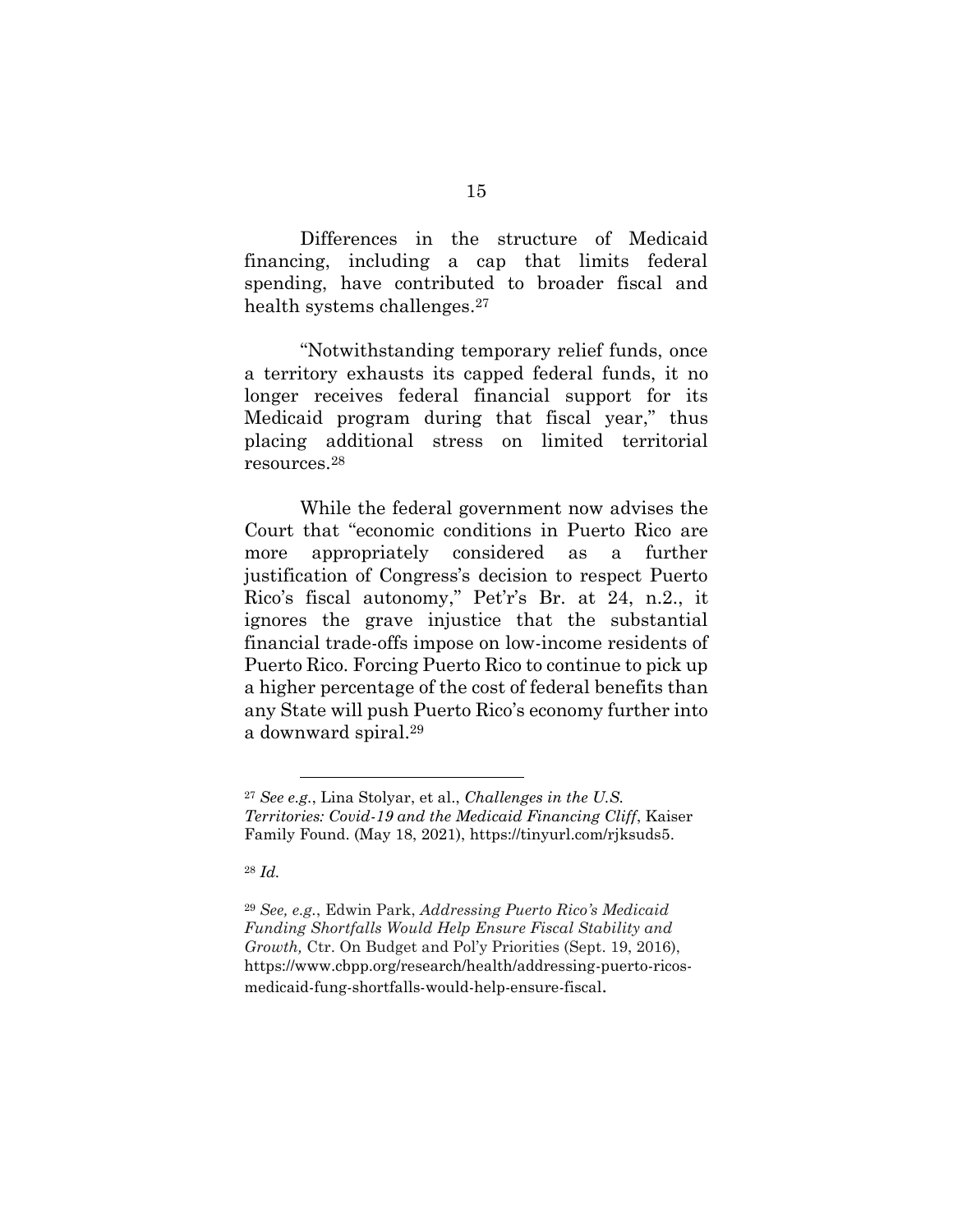### **B. Discriminating against Puerto Rico residents does not promote "fiscal autonomy" or "self-governance."**

Without citing any legislative history, Petitioner opines that Congress "could rationally conclude" that denying Puerto Rico residents SSI, "could promote Puerto Rico's ability to govern itself," and this provides a rational basis not to extend the SSI program to Puerto Rico. Pet'r's Br. at 22. Petitioner also argues that Puerto Rico is unique in its ability to self-govern. Pet'r's Br. at 35. That argument disregards present day reality. While it is true that Puerto Rico once had a certain level of autonomy, it was not particularly "unique," but rather comparable to the measure of autonomy possessed by the States. *Puerto Rico v. Sanchez Valle*, 136 S. Ct. 1863, 1874 (2016).

More recently, Puerto Rico's autonomy has been severely limited. In 2016, in response to the fiscal crisis in Puerto Rico, Congress invoked its Article IV power to "make all needful Rules and Regulations respecting the Territory . . . belonging to the United States," U.S. Const. art. IV, § 3, cl. 2, to enact the Puerto Rico Oversight, Management, and Economic Stability Act (PROMESA)." *Financial Oversight and Mgmt. Bd. for Puerto Rico v. Aurelius Investment, LLC*, 140 S. Ct. 1649, 1651 (2020). PROMESA established the Financial Oversight and Management Board (FOMB) to oversee Puerto Rico's finances and restructuring of its debt. *Id.;* 48 U.S.C. § 2121.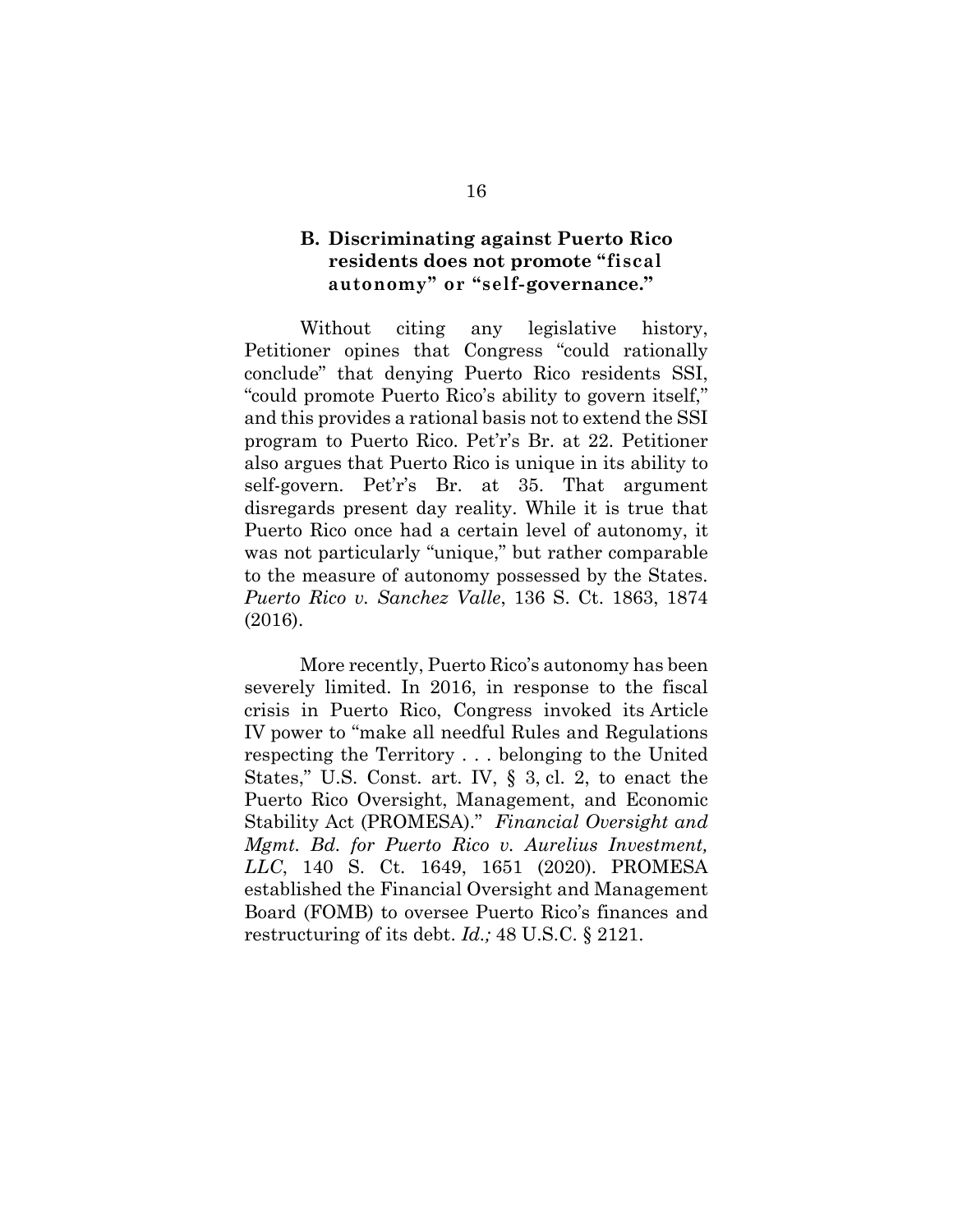The FOMB and Puerto Rico's government develop fiscal plans, which the FOMB then certifies, that serve as blueprints for annual budgets and longterm economic projections. Over the past several years, the fiscal plans have assumed deep cuts in federal benefits, including Medicaid. Petitioner postulates that Congress "could rationally conclude" that Puerto Rico should make its own spending decisions regarding government benefits and fund them. Pet'r's Br. at 23. Puerto Rico simply does not have that autonomy. The FOMB has rejected Puerto Rico's proposed Medicaid plan and other fiscal plans because the plans did not include what the FOMB regarded as sufficiently large cuts to meet fiscal goals. *Id.* The FOMB has pushed the Commonwealth, contrary to its governor's proposals, to institute large cuts to its Medicaid program over the next several years, which would exacerbate the problems in delivering health services to the island. *Id.* at 7.

#### **C. Increased cost does not justify invidious discrimination.**

While the government can certainly consider cost in creating or maintaining government benefit programs, the cost of a program does not justify invidious discrimination. While "protecting the fiscal integrity of government programs, and of the Government as a whole, 'is a legitimate concern of the State,"' that "does not mean that Congress can pursue the objective of saving money by discriminating against individuals or groups." *Lyng v. Int'l Union, United Auto., Aerospace & Agric.*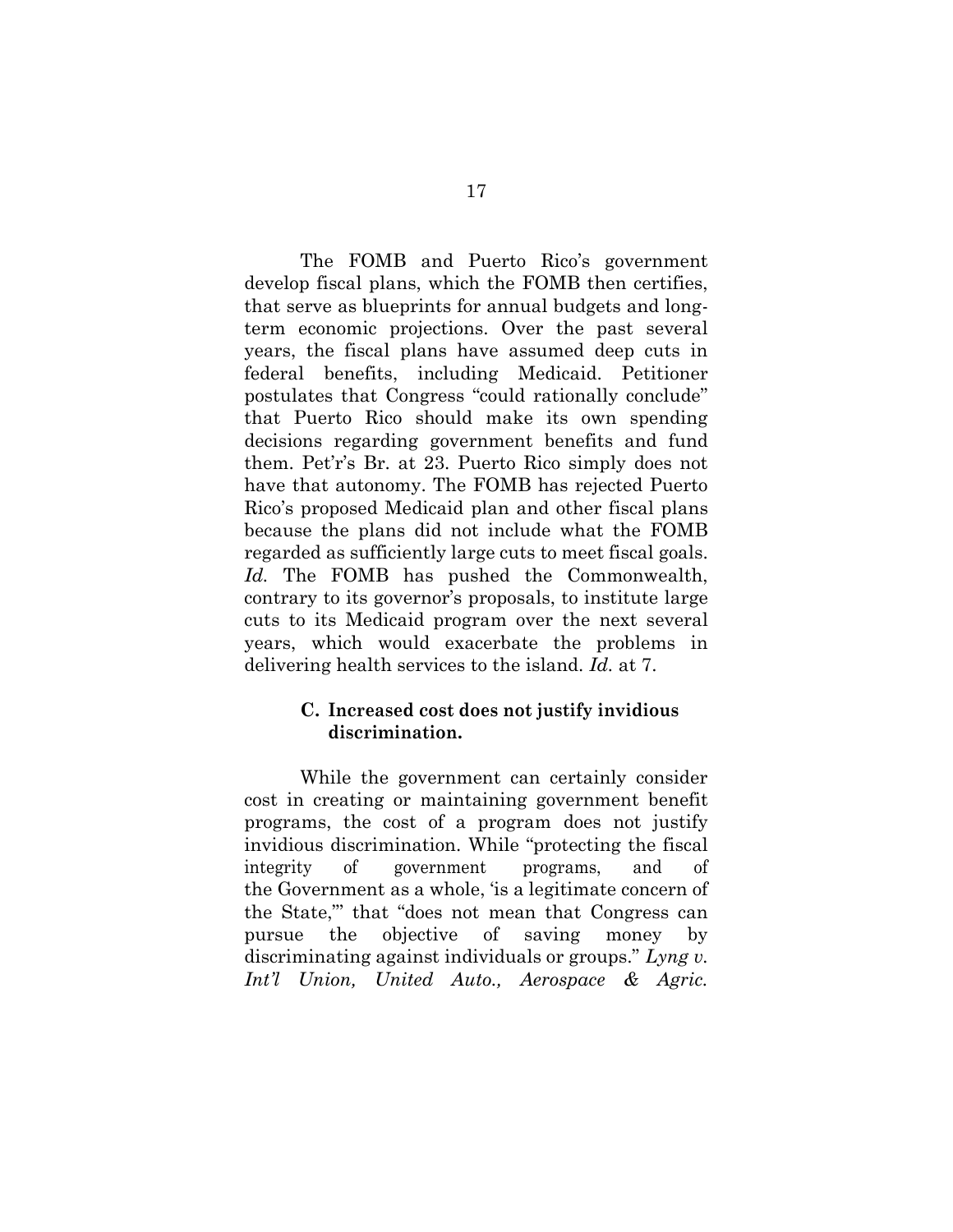*Implement Workers of Am.*, *UAW*, 485 U.S. 360, 373 (1988). In short, the legitimate interest in saving money provides no justification for discrimination among equally eligible citizens. *See Saenz v. Roe,* 526 U.S. 489, 507 (1999); *Mem'l Hosp. v. Maricopa Cty*., 415 U.S. 250, 263 (1974) ("[A] State may not protect the public fisc by drawing an invidious distinction between classes of its citizens . . . so appellees must do more than show that denying [the benefit] saves money"); *Amisub (PSL) Inc. v. State of Colo. Dept. of Soc. Servs.*, 879 F.2d 789, 789-800 (10th Cir. 1989) (holding that budgetary constraints alone cannot excuse noncompliance with federal law). Increased cost cannot justify invidious discrimination against residents of Puerto Rico.

### **III. The Policy of Denying SSI to Puerto Rico Residents has Caused Immeasurable Harm.**

Denying residents of Puerto Rico SSI is particularly harmful given the island's high disability and poverty rates. Puerto Rico is still suffering from an economic crisis and recession that began in 2006, bankruptcy, two devastating hurricanes and earthquakes.<sup>30</sup>

<sup>30</sup> Cheatham, *supra*, n. 24; Ctr. on Budget & Pol'y Priorities, *Policy Basics: Aid to the Aged, Blind, and Disabled* (Jan. 15, 2021), [https://www.cbpp.org/research/aid-to-the-aged-blind-and](https://www.cbpp.org/research/aid-to-the-aged-blind-and-disabled)[disabled.](https://www.cbpp.org/research/aid-to-the-aged-blind-and-disabled) The harm to territorial residents who need these benefits is not limited to Puerto Rico, but extends to other territories. *See, e.g*., Amicus Br. of the Virgin Islands Bar Association.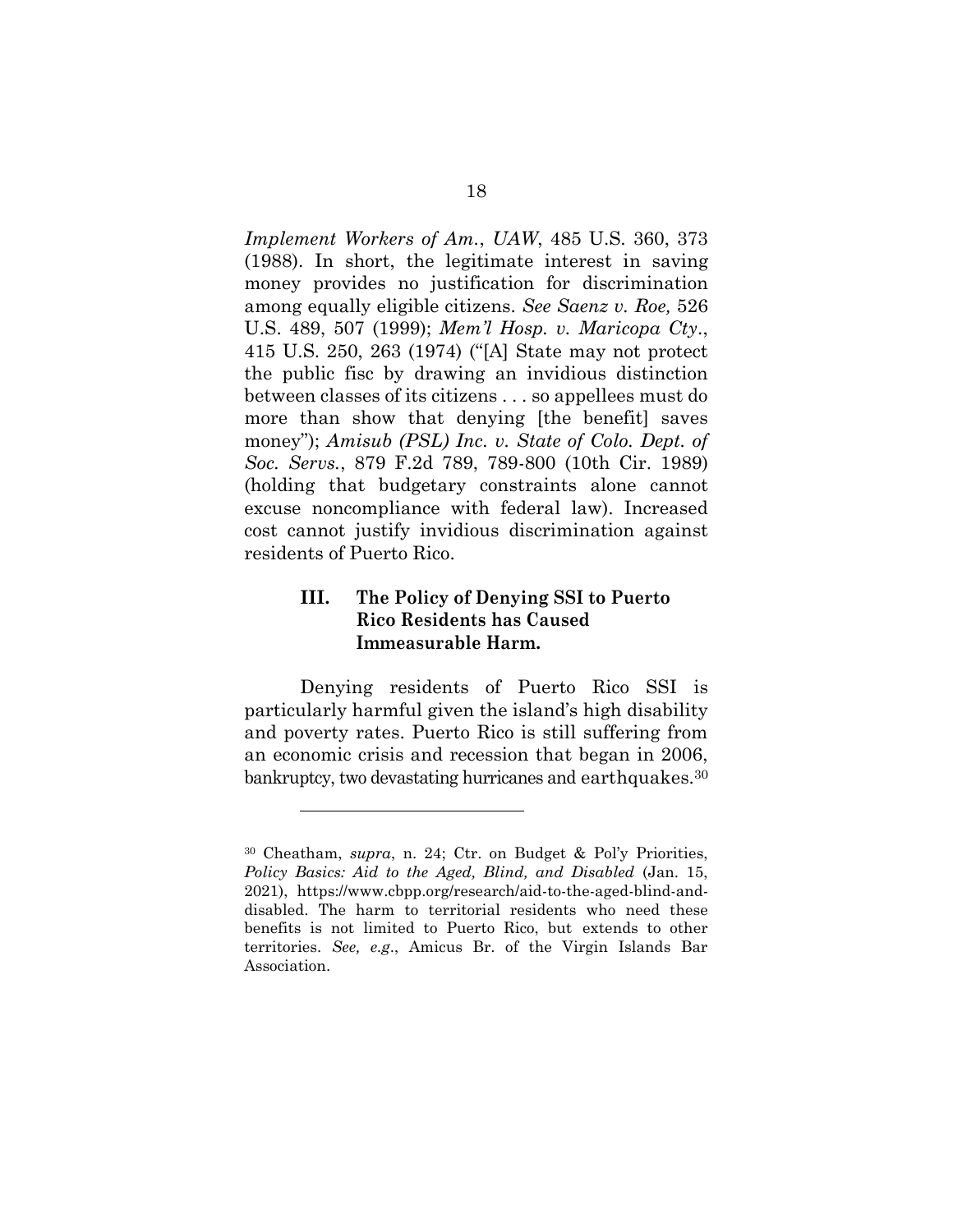In 2019, the poverty rate in Puerto Rico was a shocking 43.5 percent, approximately four times the 10.5 percent average for the 50 states and the District of Columbia.<sup>31</sup>

Numerous federal courts have held that reduced federal benefits to those living in poverty can cause irreparable harm. *See, e.g.*, *[Chu Drua Cha v.](https://1.next.westlaw.com/Link/Document/FullText?findType=Y&serNum=1982155452&pubNum=0000350&originatingDoc=I8d7c45b5970611d9bdd1cfdd544ca3a4&refType=RP&fi=co_pp_sp_350_599&originationContext=document&transitionType=DocumentItem&contextData=(sc.Search)#co_pp_sp_350_599)  Noot,* [696 F.2d 594, 599 \(8th Cir.1982\)](https://1.next.westlaw.com/Link/Document/FullText?findType=Y&serNum=1982155452&pubNum=0000350&originatingDoc=I8d7c45b5970611d9bdd1cfdd544ca3a4&refType=RP&fi=co_pp_sp_350_599&originationContext=document&transitionType=DocumentItem&contextData=(sc.Search)#co_pp_sp_350_599) ("We have no doubt that irreparable harm is occurring to the plaintiff class as each month passes ... [even if the 11th amendment would permit a court order requiring retroactive benefits payments, because] [f]or people at the economic margin of existence, the loss of \$172 a month and perhaps some medical care cannot be made up by the later entry of a money judgment."), *mod. on other grounds,* [701 F.2d 750 \(8th Cir.1983\);](https://1.next.westlaw.com/Link/Document/FullText?findType=Y&serNum=1983111658&pubNum=0000350&originatingDoc=I8d7c45b5970611d9bdd1cfdd544ca3a4&refType=RP&originationContext=document&transitionType=DocumentItem&contextData=(sc.Search)) *[Moore v.](https://1.next.westlaw.com/Link/Document/FullText?findType=Y&serNum=1984107448&pubNum=0000345&originatingDoc=I8d7c45b5970611d9bdd1cfdd544ca3a4&refType=RP&fi=co_pp_sp_345_1191&originationContext=document&transitionType=DocumentItem&contextData=(sc.Search)#co_pp_sp_345_1191)  Miller,* [579 F. Supp. 1188, 1191-92 \(N.D.](https://1.next.westlaw.com/Link/Document/FullText?findType=Y&serNum=1984107448&pubNum=0000345&originatingDoc=I8d7c45b5970611d9bdd1cfdd544ca3a4&refType=RP&fi=co_pp_sp_345_1191&originationContext=document&transitionType=DocumentItem&contextData=(sc.Search)#co_pp_sp_345_1191) Ill. 1983) ("For those in the grip of poverty, living on the financial edge, even a small decrease in payments can cause irreparable harm."); *[Williamson v. Gibbs,](https://1.next.westlaw.com/Link/Document/FullText?findType=Y&serNum=1983121252&pubNum=0000345&originatingDoc=I8d7c45b5970611d9bdd1cfdd544ca3a4&refType=RP&fi=co_pp_sp_345_688&originationContext=document&transitionType=DocumentItem&contextData=(sc.Search)#co_pp_sp_345_688)* 562 F. [Supp. 687, 688 \(W.D.](https://1.next.westlaw.com/Link/Document/FullText?findType=Y&serNum=1983121252&pubNum=0000345&originatingDoc=I8d7c45b5970611d9bdd1cfdd544ca3a4&refType=RP&fi=co_pp_sp_345_688&originationContext=document&transitionType=DocumentItem&contextData=(sc.Search)#co_pp_sp_345_688) Wash. 1983); *[RAM v. Blum,](https://1.next.westlaw.com/Link/Document/FullText?findType=Y&serNum=1982108626&pubNum=0000345&originatingDoc=I8d7c45b5970611d9bdd1cfdd544ca3a4&refType=RP&fi=co_pp_sp_345_940&originationContext=document&transitionType=DocumentItem&contextData=(sc.Search)#co_pp_sp_345_940)* 533 [F. Supp. 933, 940 \(S.D.](https://1.next.westlaw.com/Link/Document/FullText?findType=Y&serNum=1982108626&pubNum=0000345&originatingDoc=I8d7c45b5970611d9bdd1cfdd544ca3a4&refType=RP&fi=co_pp_sp_345_940&originationContext=document&transitionType=DocumentItem&contextData=(sc.Search)#co_pp_sp_345_940) N.Y. 1982); *[Paxton v. Secretary](https://1.next.westlaw.com/Link/Document/FullText?findType=Y&serNum=1988113791&pubNum=0000350&originatingDoc=I8d7c45b5970611d9bdd1cfdd544ca3a4&refType=RP&fi=co_pp_sp_350_1354&originationContext=document&transitionType=DocumentItem&contextData=(sc.Search)#co_pp_sp_350_1354)  of Health and Hum. Servs.,* [856 F.2d 1352, 1354 \(9th](https://1.next.westlaw.com/Link/Document/FullText?findType=Y&serNum=1988113791&pubNum=0000350&originatingDoc=I8d7c45b5970611d9bdd1cfdd544ca3a4&refType=RP&fi=co_pp_sp_350_1354&originationContext=document&transitionType=DocumentItem&contextData=(sc.Search)#co_pp_sp_350_1354)  Cir. [1988\)](https://1.next.westlaw.com/Link/Document/FullText?findType=Y&serNum=1988113791&pubNum=0000350&originatingDoc=I8d7c45b5970611d9bdd1cfdd544ca3a4&refType=RP&fi=co_pp_sp_350_1354&originationContext=document&transitionType=DocumentItem&contextData=(sc.Search)#co_pp_sp_350_1354) ("When a family is living at subsistence level, the subtraction of any benefit can make a significant difference to its budget and to its ability to survive."). Discrimination in SSI eligibility is particularly invidious, given the vulnerable population that it serves.

<sup>31</sup> Cong. Rsch. Serv., *Poverty in the United States in 2019*, 1-2; 10 (Apr. 13, 2021),

[https://crsreports.congress.gov/product/pdf/R/R46759.](https://nam12.safelinks.protection.outlook.com/?url=https%3A%2F%2Fcrsreports.congress.gov%2Fproduct%2Fpdf%2FR%2FR46759&data=04%7C01%7CBJones%40aarp.org%7C872aabc548054ee259fe08d91c9c8e10%7Ca395e38b4b754e4493499a37de460a33%7C0%7C0%7C637572282268588603%7CUnknown%7CTWFpbGZsb3d8eyJWIjoiMC4wLjAwMDAiLCJQIjoiV2luMzIiLCJBTiI6Ik1haWwiLCJXVCI6Mn0%3D%7C1000&sdata=9X1DOw5PFgjaj4d8IX6R3D%2BYBSgqg6n7R31TQeW%2BWv8%3D&reserved=0)